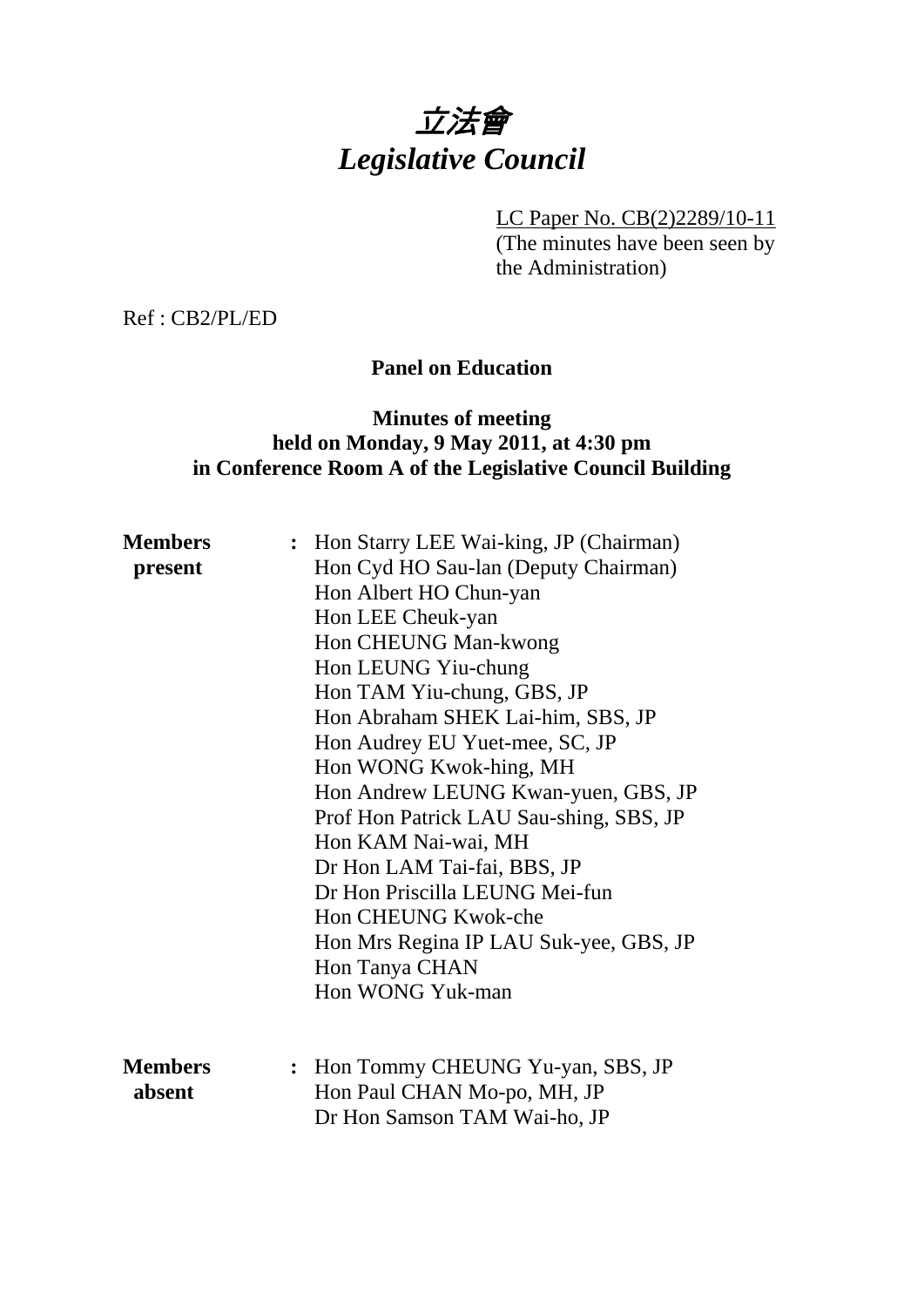|                                                             | <b>Public Officers</b> : Agenda item IV                                                                                                                                                           |  |  |  |                                                                                      |
|-------------------------------------------------------------|---------------------------------------------------------------------------------------------------------------------------------------------------------------------------------------------------|--|--|--|--------------------------------------------------------------------------------------|
| attending                                                   | Mr Kenneth CHEN, JP<br><b>Under Secretary for Education</b><br>Ms Esther LEUNG, JP<br>Deputy Secretary for Education (6)<br>Ms Nancy SO<br><b>Controller, Student Financial Assistance Agency</b> |  |  |  |                                                                                      |
|                                                             |                                                                                                                                                                                                   |  |  |  | <b>Ms Teresa CHEUNG</b><br>Deputy Controller, Student Financial Assistance<br>Agency |
|                                                             |                                                                                                                                                                                                   |  |  |  | Ms Carrie LEE<br>Deputy Controller, Student Financial Assistance<br>Agency           |
| <u>Agenda items V and VI</u>                                |                                                                                                                                                                                                   |  |  |  |                                                                                      |
| Mr Kenneth CHEN, JP<br><b>Under Secretary for Education</b> |                                                                                                                                                                                                   |  |  |  |                                                                                      |
|                                                             | Ms Amy WONG<br>Principal Assistant Secretary (Higher Education),<br><b>Education Bureau</b>                                                                                                       |  |  |  |                                                                                      |
| <b>Clerk</b> in<br>attendance                               | $:$ Ms Amy YU<br>Chief Council Secretary (2) 6                                                                                                                                                    |  |  |  |                                                                                      |
| <b>Staff</b> in<br>attendance                               | : Ms Catherina YU<br>Senior Council Secretary (2) 6                                                                                                                                               |  |  |  |                                                                                      |
|                                                             | Ms Judy TING<br>Council Secretary (2) 6                                                                                                                                                           |  |  |  |                                                                                      |
|                                                             | Ms Carmen HO<br>Legislative Assistant (2) 6                                                                                                                                                       |  |  |  |                                                                                      |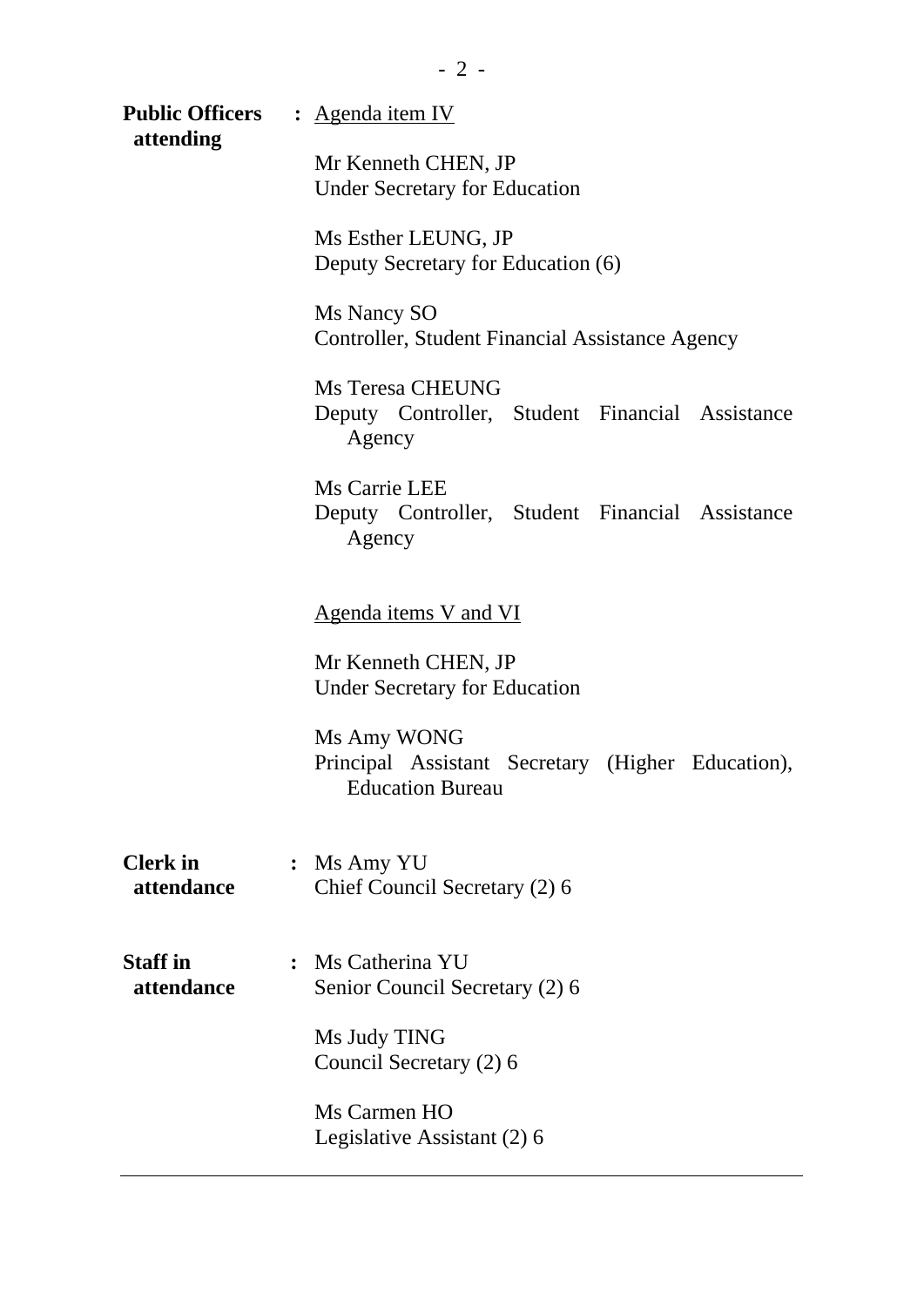#### **I. Confirmation of minutes**

[LC Paper No. CB(2)1655/10-11]

The minutes of the meeting held on 14 March 2011 were confirmed.

### **II. Information paper(s) issued since the last meeting**

[LC Paper Nos. CB(2)1416/10-11(01), CB(2)1526/10-11(01), CB(2)1565/10-11(01), CB(2)1595/10-11(01), CB(2)1636/10-11(01), CB(2)1636/10-11 (02) and CB(2)1690/10-11(01)]

- 2. Members noted the following papers issued since the last meeting
	- (a) email dated 22 March 2011 from a member of the public concerning the regulations of the Hong Kong Schools Music and Speech Association and the Administration's response (LC Paper Nos. CB(2)1416/10-11(01) and CB(2)1526/10-11(01));
	- (b) letter dated 12 April 2011 from the Council of Non-profit Making Organizations for Pre-primary Education concerning the review of the Pre-primary Education Voucher Scheme (LC Paper No. CB(2)1565/10-11(01));
	- (c) email dated 19 April 2011 from a member of the public concerning class reduction in secondary schools and secondary school places allocation (LC Paper No. CB(2)1595/10-11(01));
	- (d) the Administration's responses to the letter from Christian Zheng Sheng Association dated 4 April 2011 (LC Paper No.  $CB(2)1465/10-11(01)$  on the reprovisioning of its drug treatment and rehabilitation centres (LC Paper Nos. CB(2)1636/10-11(01) and (02)); and
	- (e) referral dated 4 May 2011 from the Complaints Division of the Legislative Council ("LegCo") Secretariat regarding provision of after-school learning support to economically-disadvantaged children (LC Paper No. CB(2)1690/10-11(01)).

3. Regarding (e) above, Ms Audrey EU said that she was one of the Members attending the case conference on the complaint concerning, inter alia, the provision of after-school learning support to economically-disadvantaged children. She considered it necessary for the Panel to discuss the matter and invite views from relevant organizations.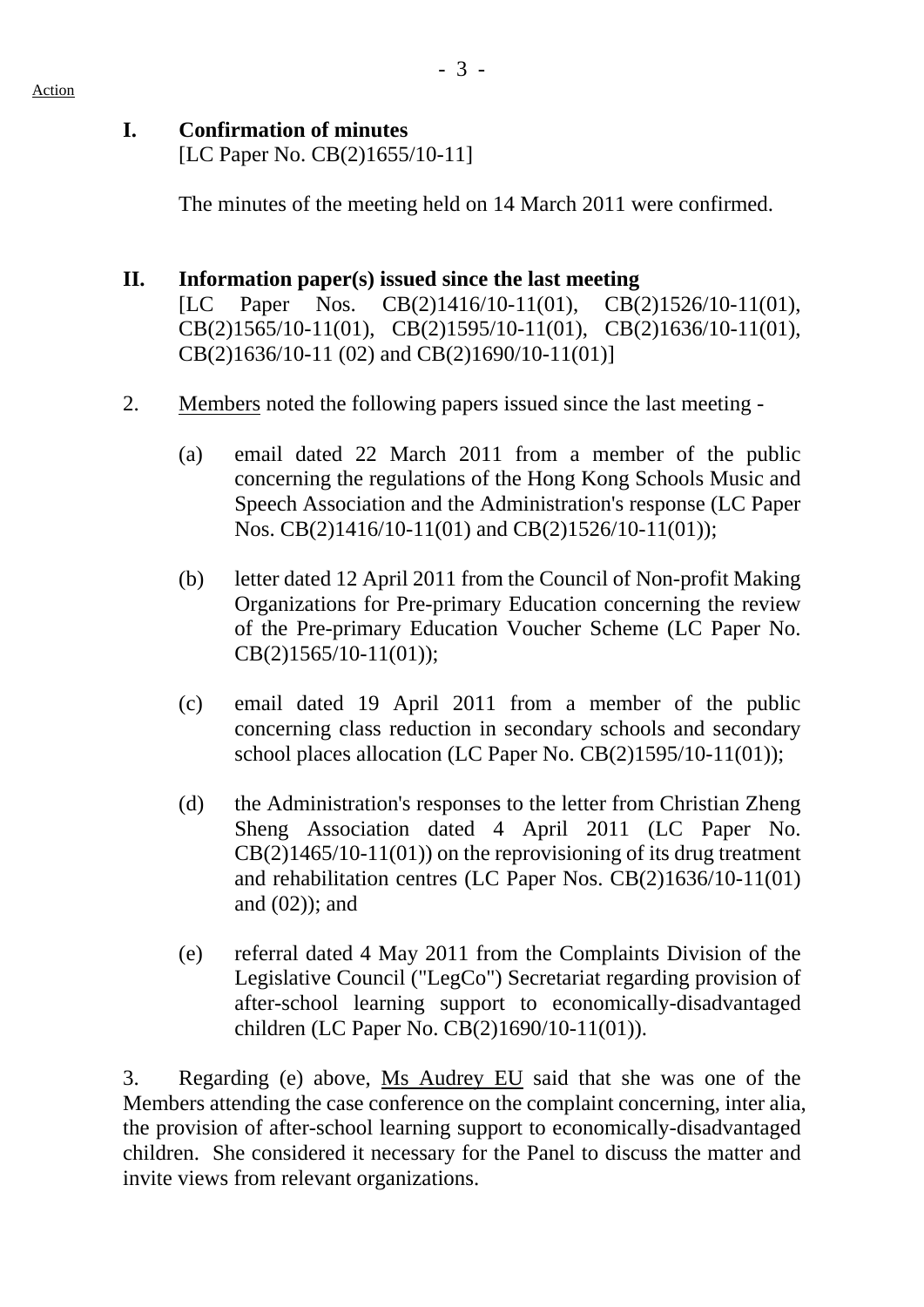4. The Chairman said that the Administration had proposed to discuss After-school Learning Support Partnership Scheme at the next regular meeting scheduled for 13 June 2011. She suggested and members agreed that the matter be discussed in the context and written views be invited from organizations concerned.

#### **III. Items for discussion at the next meeting**  [Appendices I and II to LC Paper No. CB(2)1657/10-11 and LC Paper No. CB(2)1688/10-11(01)]

5. Members agreed to discuss the following items proposed by the Administration at the next regular meeting scheduled for 13 June 2011 at 4:30 pm -

- (a) Review of the Pre-primary Education Voucher Scheme;
- (b) After-school Learning Support Partnership Scheme; and
- (c) progress report of the implementation of the new academic structure.

Consultation on moral and national education

6. The Chairman referred members to the letter dated 5 May 2011 from Ms Cyd HO (LC Paper No. CB(2)1688/10-11(01)) requesting the Panel to discuss the consultation on moral and national education and sought members' views in this regard.

7. Ms Audrey EU agreed that the Panel should discuss the consultation on moral and national education. She considered it necessary for the Administration to clarify whether the proposed subject of moral and national education ("the Subject") would replace civic education and whether civic education and civic rights would be covered under the Subject.

8. Ms Cyd HO expressed dissatisfaction that the Administration published the Curriculum Guide on Moral and National Education (for consultation) ("the Consultation Paper") on 5 May 2011 without any prior notice to members, notwithstanding the concerns expressed by members about the implementation of the Subject. Since the launch of the consultation, strong views had been expressed by the community on the proposed curriculum and assessment mechanism for the Subject. She considered it necessary to hold a special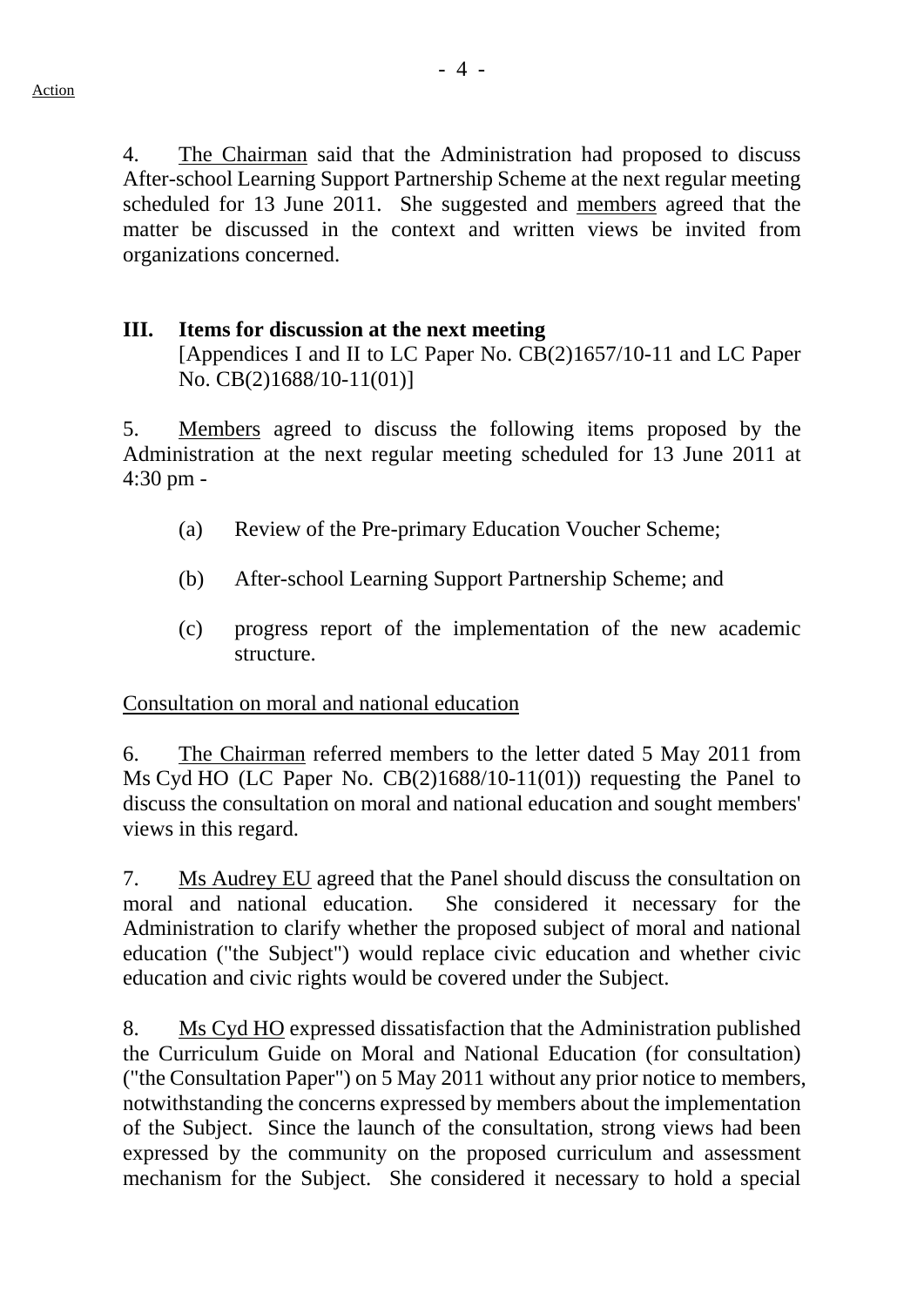meeting to discuss the matter and invite views from relevant stakeholders and members of the public.

9. The Chairman informed members that according to her understanding, the Administration would arrange eight consultation sessions to gauge views from the stakeholders including school principals and teachers.

10. Ms Cyd HO held the view that while consultation sessions would be organized by the Administration, the Panel should make its own arrangements for receiving public views on the matter. She criticized the Administration for not providing members with the Consultation Paper notwithstanding that the consultation had already commenced.

11. Mr CHEUNG Man-kwong shared the view that LegCo should collect public views on and discuss the matter during the consultation period. He said that the Chief Executive had announced in the 2010-2011 Policy Address the decision to develop the Subject without consultation with the stakeholders. He queried whether this had followed the established procedures. Mr CHEUNG further said that there were different views in the community on the Subject, including how it should be taught and the time to be allocated for its teaching. Since the consultation sessions conducted by the Administration were mainly for the education sector, he agreed that the Panel should arrange a meeting to listen to the views of the public.

12. Mrs Regina IP expressed concern about the approach adopted by the Administration in the implementation of the Subject. She was worried that if it was not well implemented, it would draw negative comments of brainwashing. As students were not required to sit for examination on the Subject, they might not be attentive in class and might lose interest in learning. She agreed that it was necessary for the Panel to discuss the matter.

13. Mr CHEUNG Kwok-che also agreed that the Panel should hold a meeting to receive views from members of the public and relevant organizations on the consultation on moral and national education. In response to Mr CHEUNG's enquiry, the Clerk said that the Secretariat had enquired with the Education Bureau ("EDB") on the provision of the hardcopy of the Consultation Paper to members. According to EDB, an information paper on moral and national education incorporating the views collected at the consultation sessions would be submitted to the Panel in mid-June 2011. EDB had also advised that only the Chinese version of the Consultation Paper was available at this stage.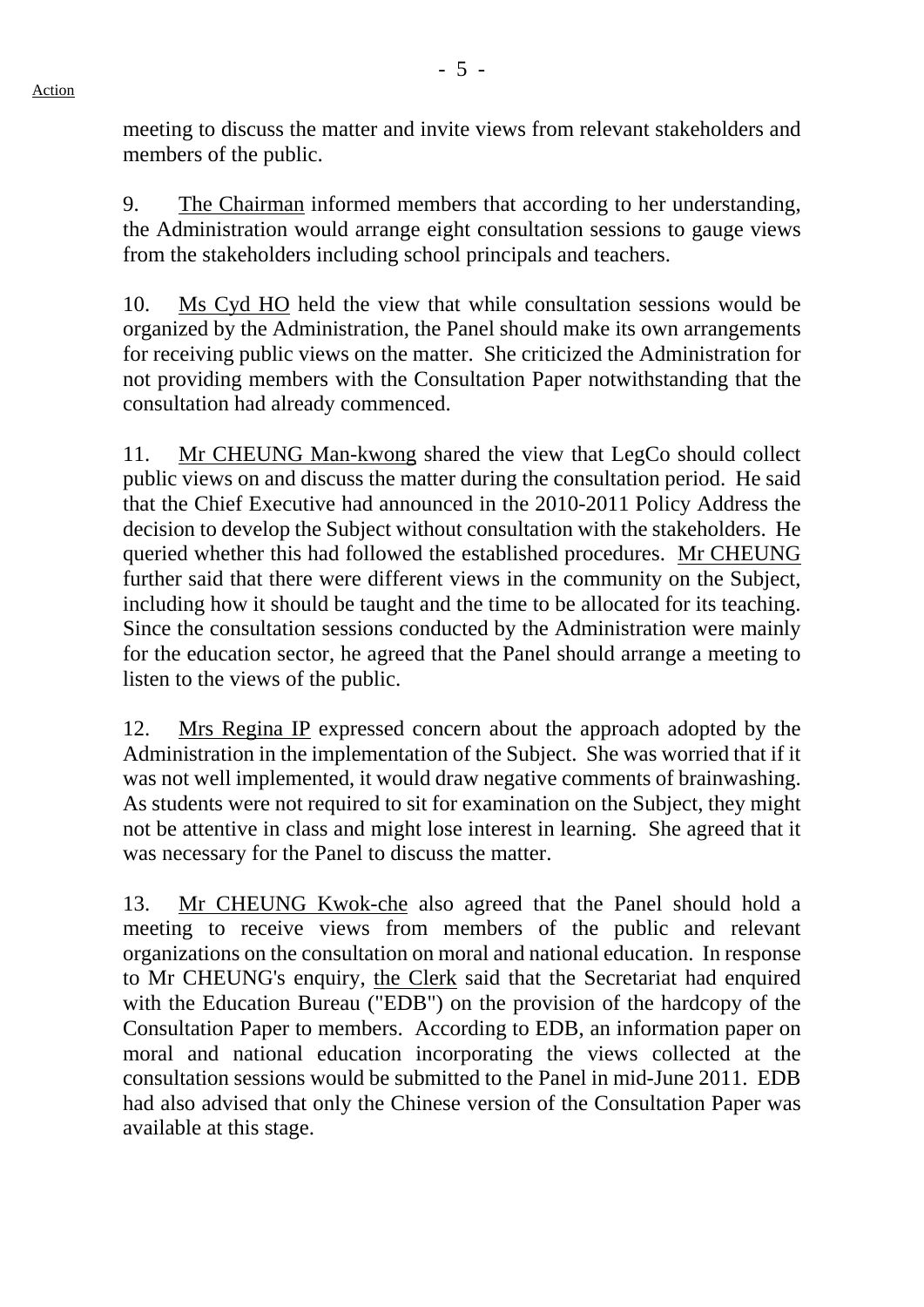- 6 -

14. Ms Cyd HO said that the Executive Authorities should be accountable to the Legislature. She considered it unacceptable for the Administration to submit an information paper to the Panel in as late as mid-June 2011 when the consultation had already commenced in early May 2011.

15. The Chairman said that the Administration would be requested to provide the Consultation Paper to members as soon as practicable.

16. Mr CHEUNG Man-kwong said that as the consultation period would end in August 2011, he suggested that the special meeting be held in June 2011 as far as practicable so that members could further discuss the matter if necessary before the end of the consultation period.

17. Members agreed that a special meeting be held to receive views from relevant organizations and members of the public on the consultation on national and moral education. The Secretariat was requested to liaise with the Administration on the timing for the special meeting.

(*Post meeting note* : With the concurrence of the Chairman, the special meeting on the consultation on moral and national education was scheduled for 27 June 2011 at 4:30 pm.)

# **IV. Enhancement of assistance provided by the Student Financial Assistance Agency to needy students**  [LC Paper Nos. CB(2)1657/10-11(01) and (02)]

18. Members noted the background brief entitled "Student Financial Assistance Agency" (LC Paper No. CB(2)1657/10-11(02)) prepared by the LegCo Secretariat.

19. The Chairman drew members' attention to Rule 83A of the Rules of Procedure concerning personal pecuniary interest to be disclosed which provided that, in the Council or in any committee or subcommittee, a Member should not move any motion or amendment relating to a matter in which he had a pecuniary interest, whether direct or indirect, or speak on any such matter, except where he disclosed the nature of that interest. She reminded members to declare interests in the matter under discussion, if any.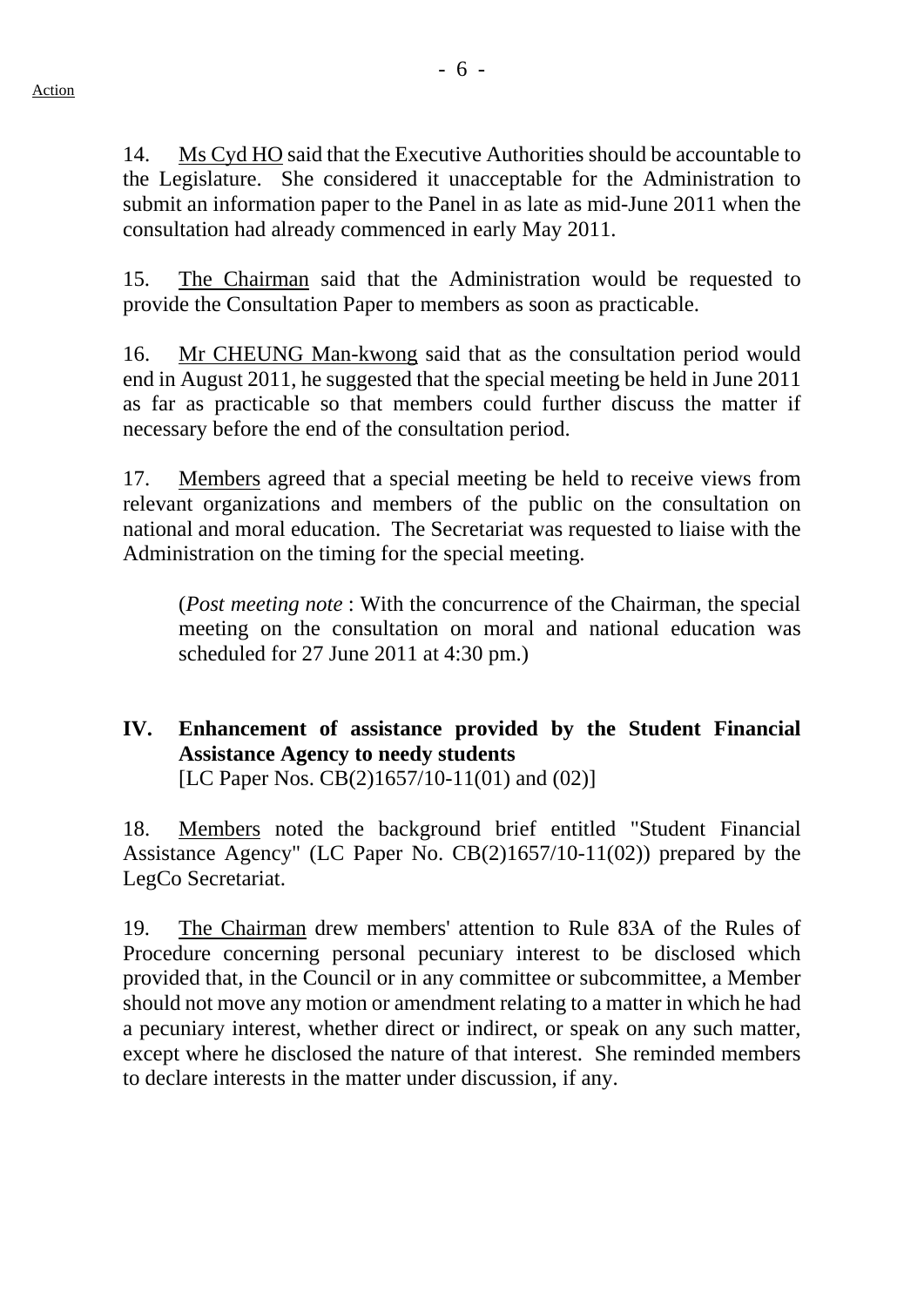# Briefing by the Administration

20. Under Secretary for Education ("US(Ed)") briefed members on the Administration's proposals to relax the means test mechanism for financial assistance schemes administered by the Student Financial Assistance Agency ("SFAA") and to enhance assistance provided to needy post-secondary students from the 2011-2012 academic year as detailed in the Administration's paper (LC Paper No. CB(2)1657/10-11(01)).

# Financial assistance to children receiving pre-primary education

21. Mr CHEUNG Man-kwong said that under the current Kindergarten and Child Care Centre Fee Remission Scheme, parents applying for fee remission for their children attending whole-day kindergartens ("KGs") were subject not only to the income test, but also the social needs test. This was considered by many to be unfair. Indeed, the Working Group on Review of the Pre-primary Education Voucher Scheme ("PEVS") had recommended the removal of social needs assessment for application for fee remission for attending whole-day KGs. He urged the Administration to consider removing the social needs assessment not only for children aged three and above attending whole-day KGs, but also for those aged under three attending child care centres. Mr CHEUNG further said that currently the amount of KG fee remission was calculated before deducting the voucher subsidy. There was a suggestion that the fee remission should be calculated after deducting the voucher subsidy to enable needy families to benefit from both the voucher subsidy and fee remission. He enquired about the Administration's consideration of these suggestions concerning PEVS.

22. US(Ed) responded that the Administration would report to the Panel on its consideration of the recommendations made in the Report on Review of PEVS, including the removal of social needs assessment and the calculation of fee remission after deducting the voucher subsidy, at the next regular meeting in June 2011.

## Eligibility for financial assistance

23. While expressing support in principle for the Administration's proposals, Mr WONG Yuk-man was concerned that the increase in household income of some families following the implementation of the statutory minimum wage ("SMW") would render them ineligible for financial assistance under the schemes administered by SFAA. He pointed out that for a 3-member family where both parents were getting SMW, its monthly family income would be around \$14,000 which had already exceeded the proposed income limit of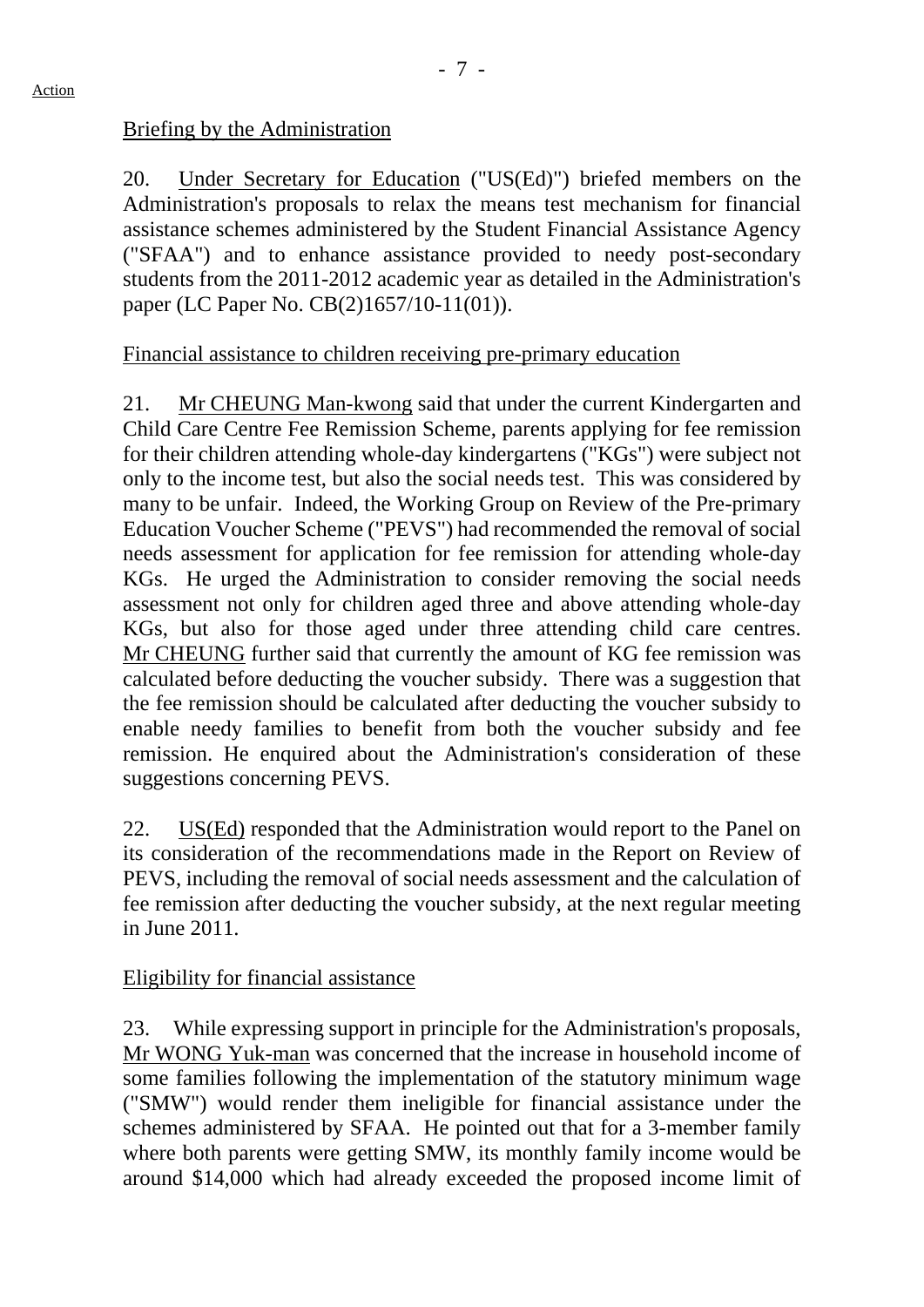- 8 -

\$12,000 for full level of assistance. He further pointed out that as the Administration had only proposed to relax the income ceiling for full level of assistance, the total number of students benefiting from the assistance schemes had not actually increased. He urged the Administration to consider relaxing the income ceiling for any assistance and the net asset value limits to enable the lower middle class to benefit from the assistance schemes.

24. US(Ed) responded that families with income at around or below the median monthly household income would be eligible to receive financial assistance. With the proposed relaxation of income thresholds for full level of assistance, the assistance level of around 98 000 students would be raised to the full level, and the percentage of students receiving full level of assistance would be substantially increased to around 60% of all beneficiaries in the 2011-2012 academic year. The Administration would closely monitor the changes in the median monthly household income levels following the implementation of the statutory minimum wage after relaxation of SFAA's means test had come into effect, and consider the need for any further changes having regard to the needs of the low-income families for the various types of student financial assistance as well as the financial implications on public resources.

25. On the impact of the implementation of SMW on eligibility for student financial assistance, US(Ed) said that as the Adjusted Family Income ("AFI") formula for assessing financial assistance was based on annual family income while SMW was an hourly rate, there was no absolute correlation between them. The income of persons paid at the SMW rate would depend on the total number of hours they had worked. The Administration considered it appropriate to use AFI to determine the level of financial assistance.

26. While welcoming the Administration's proposed relaxation of the income test of SFAA, Mr WONG Kwok-hing shared the concern about the impact of SMW on the eligibility for student financial assistance. He was also concerned as to whether the subsidies received by family members under the Work Incentive Transport Subsidy ("WITS") Scheme would be included in calculating an applicant's family income. He sought clarification on whether the Administration had taken into account the impact of SMW and WITS on the eligibility for student financial assistance.

27. US(Ed) responded that the Administration had taken into account a host of different factors when drawing up proposals on how to relax the income ceilings. As set out in paragraph 6 of the Administration's paper, the monthly income limit for full level of assistance had been notably increased for families of all sizes, in particular for 3-member and 4-member families. The proposed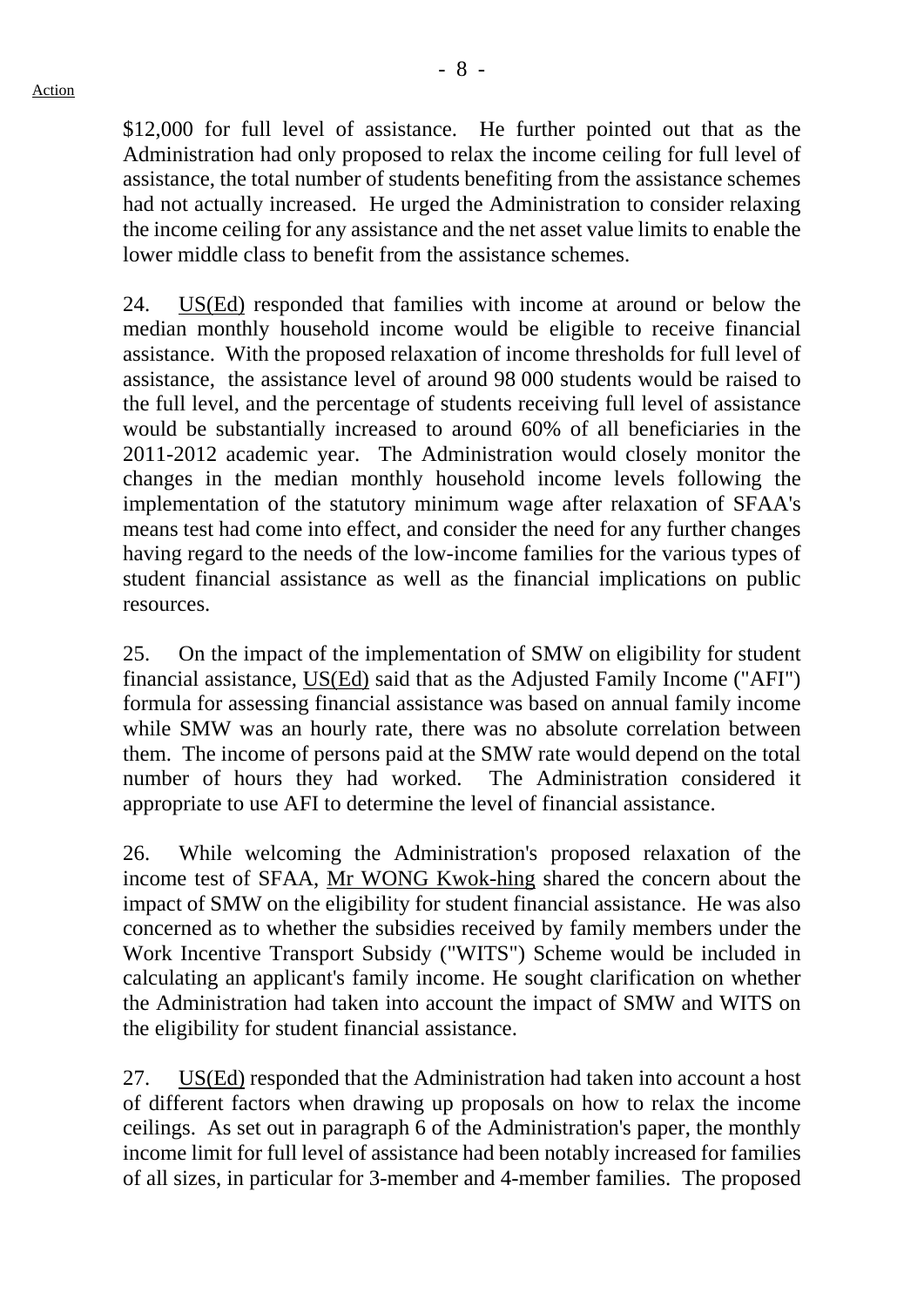relaxation was a substantial financial commitment on the part of the Government.

28. Deputy Secretary for Education (6) ("DS(Ed)6") supplemented that the Administration had further relaxed the income limits for smaller size families having regard to their relative difficulty in deploying resources in times of need. After the proposed relaxation, the family income limits for full assistance for 3-member and 4-member families would be raised from around 40% at present to 67% and 58% of the relevant median monthly household income of the second quarter of 2010 respectively. Given the substantial extent of the proposed relaxation of the income thresholds for full level of assistance, it was envisaged that potential increase in household income arising from the implementation of SMW should have minimal impact on the eligibility for full financial assistance. DS(Ed)6 further said that the monthly income limit for WITS for 3-member and 4-member families were \$13,000 and \$14,000 respectively, which were comparable to the income limits for full level of student financial assistance for families of the same size.

29. Noting from paragraph 6 of the Administration's paper that the proposed income limit for full level of assistance for a 4-member family was \$13,800, Mr WONG Kwok-hing pointed out that a family with both parents getting SMW which earned \$14,000 per month would be eligible for WITS but not full assistance under the SFAA schemes. He reiterated his concern that the Administration had not taken into account the changes in household income brought about by the implementation of SMW and WITS when adjusting the income limits for student financial assistance. He called on the Administration to review the income limits having regard to SMW and WITS.

30. Ms Audrey EU welcomed the Administration's proposed relaxation of the income test as a move in a right direction given the substantial increase in income limits. However, she expressed doubt about the Administration's estimation of an increase in the percentage of beneficiaries receiving full level of assistance from around 30% to 60% in the 2011-2012 academic year after the proposed relaxation. She pointed out that the estimation was based on the median monthly household income in the second quarter of 2010, but with the implementation of SMW in May 2011, there would be changes in the median monthly household income. Given that the Census and Statistics Department would publish statistics on median monthly household income on a quarterly basis, she requested the Administration to revert to the Panel on the latest statistics on median monthly household income one quarter after the implementation of SMW. Ms EU also requested the Administration to provide information on the number and percentage of students of the total student population (with breakdown by study level) receiving any assistance and full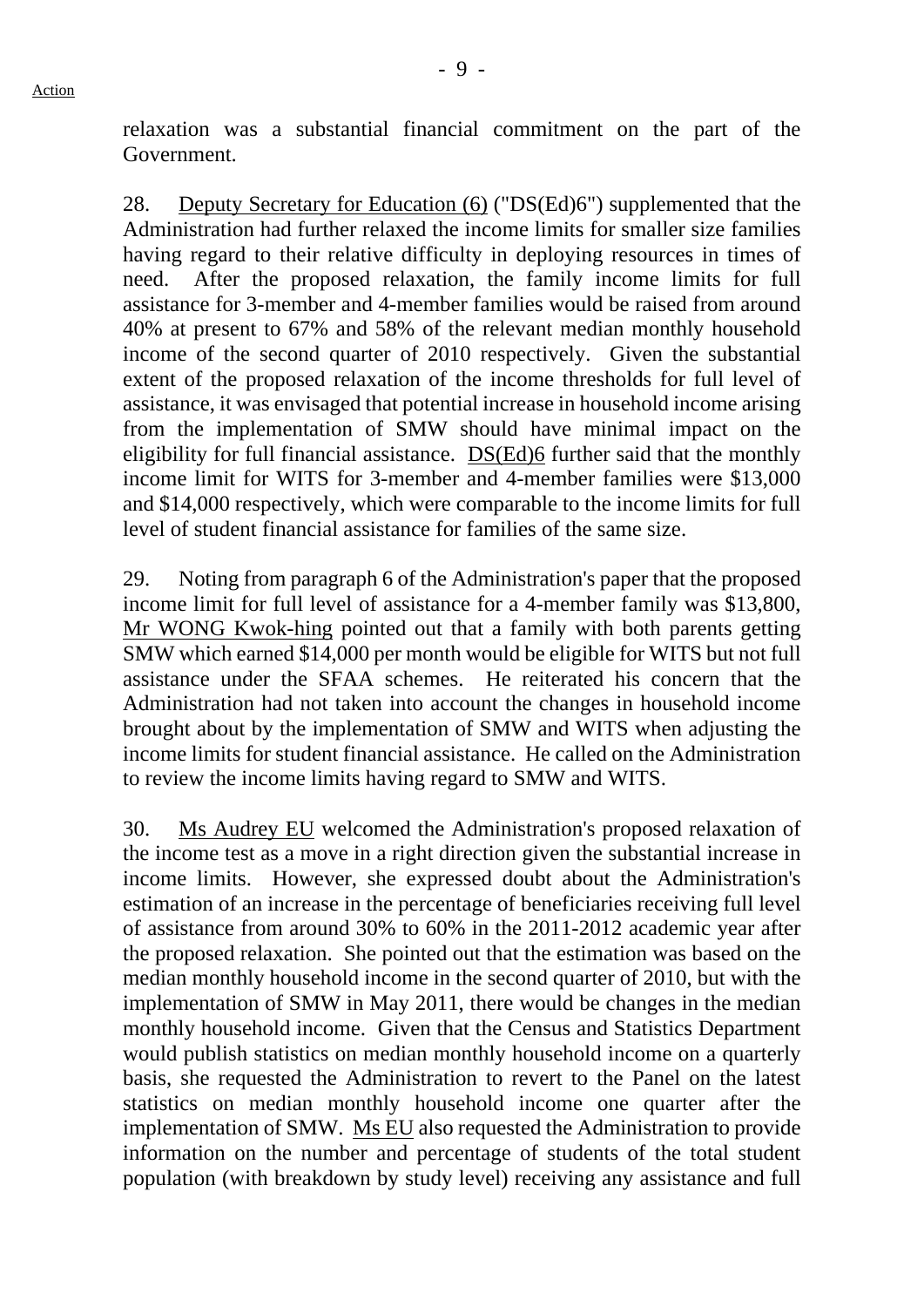assistance from SFAA under the existing mechanism with relevant information on overseas countries.

31. In response, US(Ed) reiterated that students whose household income were at around or below the median monthly household income would be eligible to receive financial assistance. The level of assistance would vary depending on their household income. It would take some time before the impact of SMW on the median household income would begin to emerge. Given the substantial increase in the proposed income limits as compared with the existing income limits and the reduction of the existing 17 tiers of assistance to five tiers for post-secondary students, it was estimated that a large number of families would receive a larger amount of financial assistance. Given that the primary objective of the proposed relaxation was to increase the number of students receiving full level of assistance, there would be a substantial increase in the number of students receiving full assistance while there might not be a notable increase in the total number of students receiving any assistance. US(ED) agreed to provide information on student financial assistance sought by Ms Audrey EU before the submission of the funding proposal to the Finance Committee ("FC") as far as practicable.

32. In response to Ms Audrey EU's enquiry on whether there was any restriction on the usage of the academic expenses grant of \$1,000, US(Ed) explained that it was an additional grant on top of the original grant entitlement. The grant was non-accountable and students could flexibly deploy it to meet their needs.

33. The Chairman said that the median monthly household income should become higher with the implementation of SMW. She requested the Administration to review the income ceilings of the means test mechanism taking into account the number of beneficiaries and the level of median monthly household income say one year after the implementation of SMW and report to the Panel.

34. US(Ed) responded that it was the Administration's policy to ensure that adequate financial assistance was provided to needy students. The income limits of different levels of assistance would be adjusted annually according to the annual movement of the Consumer Price Index (A). The Administration would consider the appropriate timing for reviewing the income ceilings of the means test mechanism and revert to the Panel.

Admin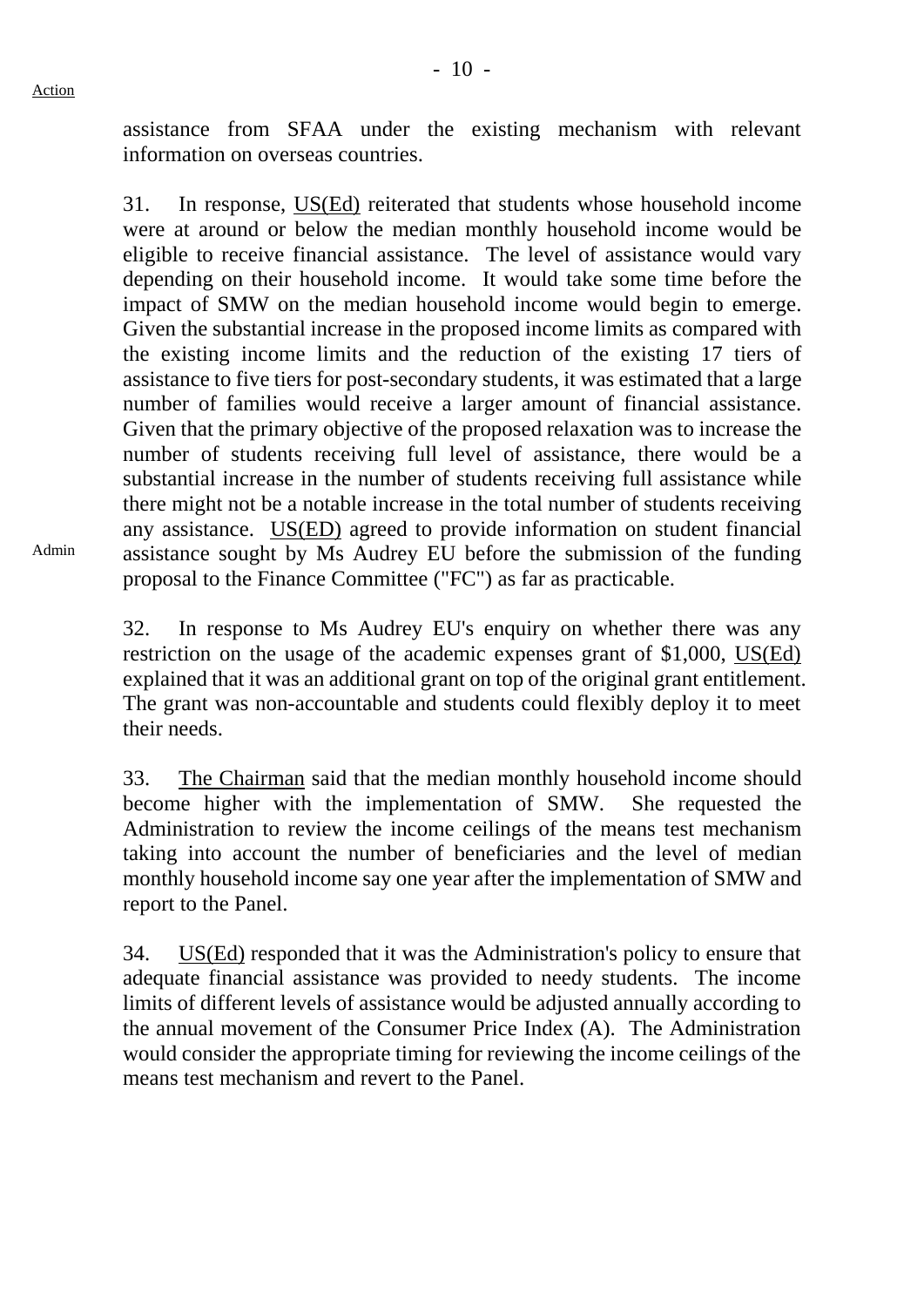35. Mr WONG Yuk-man and Mr WONG Kwok-hing supported the Chairman's request for conducting a review of the income ceilings of the means test mechanism following the implementation of SMW. To facilitate the review, Mr WONG Kwok-hing considered that the Administration should start keeping records on the number of students who were originally eligible but became ineligible for financial assistance owing to the implementation of SMW or the subsidies received under WITS.

36. The Chairman reiterated her view that the Administration should conduct a review of the income ceilings of the means test mechanism of SFAA within a reasonable period after the implementation of SMW and the Panel would follow up on the outcome of the review. She suggested and members agreed that the subject matter be included in the Panel's list of outstanding items for discussion.

37. Concluding the discussions, the Chairman said that the Panel supported the submission of the funding proposal to FC for consideration on 27 May 2011.

# **V. Injection into HKSAR Government Scholarship Fund**  [LC Paper Nos. CB(2)1657/10-11(03) and (04)]

38. Members noted the background brief entitled "Government scholarship schemes" (LC Paper No.  $CB(2)$  1657/10-11(04)) prepared by the LegCo Secretariat.

39. The Chairman drew members' attention to Rule 83A of the Rules of Procedure concerning personal pecuniary interest to be disclosed which provided that, in the Council or in any committee or subcommittee, a Member should not move any motion or amendment relating to a matter in which he had a pecuniary interest, whether direct or indirect, or speak on any such matter, except where he disclosed the nature of that interest. She reminded members to declare interests in the matter under discussion, if any.

# Briefing by the Administration

40. US(Ed) briefed members on the proposal to inject \$250 million into the HKSAR Government Scholarship Fund ("the Fund") to extend the scholarships to students of full-time publicly-funded sub-degree programmes as detailed in the Administration's paper (LC Paper No. CB(2)1657/10-11(03)). He said that subject to members' views, the Administration planned to submit the funding proposal to FC on 17 June 2011.

Admin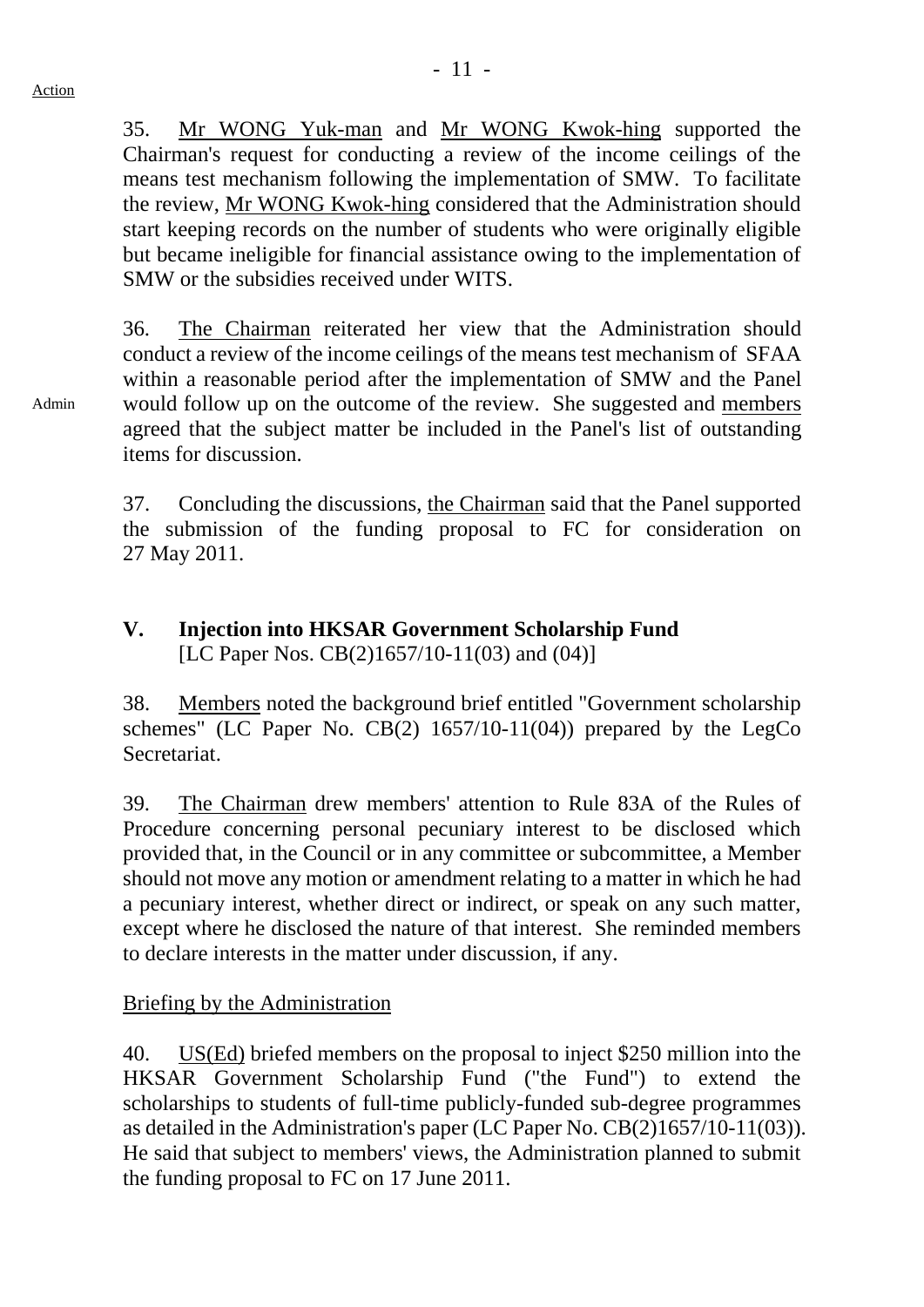# Scholarship amounts

41. Mr CHEUNG Man-kwong expressed support for the proposal to extend the scholarships under the Fund to students of full-time publicly-funded sub-degree programmes. He also welcomed the proposal that institutions would be given flexibility to adjust the scholarship amounts. Noting that the proposed \$3 million would only benefit around 100 sub-degree students if the scholarship amount was pitched at \$30,000 each, he suggested that institutions could consider setting the scholarship amount at \$10,000 or \$20,000 per student instead of \$30,000 with a view to increasing the number of scholarship recipients. He further opined that the Administration should consider increasing the amount to be set aside from the investment income for supporting the provision of scholarships to benefit more sub-degree students.

42. US(Ed) responded that the Administration would encourage institutions to determine the scholarship amount in a flexible manner having regard to specific circumstances. He however pointed out that having too many scholarship recipients might defeat the purpose of recognizing the achievements of outstanding students. Institutions should strike a proper balance between giving due recognition to outstanding students and the desirability of benefiting more students.

43. Mr LEUNG Yiu-chung expressed concern about the huge difference in the scholarship amounts between local and non-local students in respect of the scholarships for students pursuing full-time publicly-funded degree or above level programmes. Noting the Administration's proposal that the same amount of scholarship be set for local and non-local students of publicly funded sub-degree programmes, he sought explanation on why the same approach for the scholarships for publicly-funded degree and above programmes was not adopted.

44. US(ED) said that having regard to the much higher tuition fees paid by non-local students pursuing publicly-funded degree programmes, which was more than double of that paid by local students, it was considered appropriate to award higher scholarship amounts to non-local students. At present, the annual tuition fees paid by non-local students attending publicly-funded degree programmes were in the range of \$80,000 to \$110,000, while the relevant tuition fees paid by local students was \$42,100.

45. While appreciating the higher tuition fees and living expenses paid by non-local students, Mr LEUNG Yiu-chung was not convinced that it was a valid justification for the huge difference in the scholarship amounts between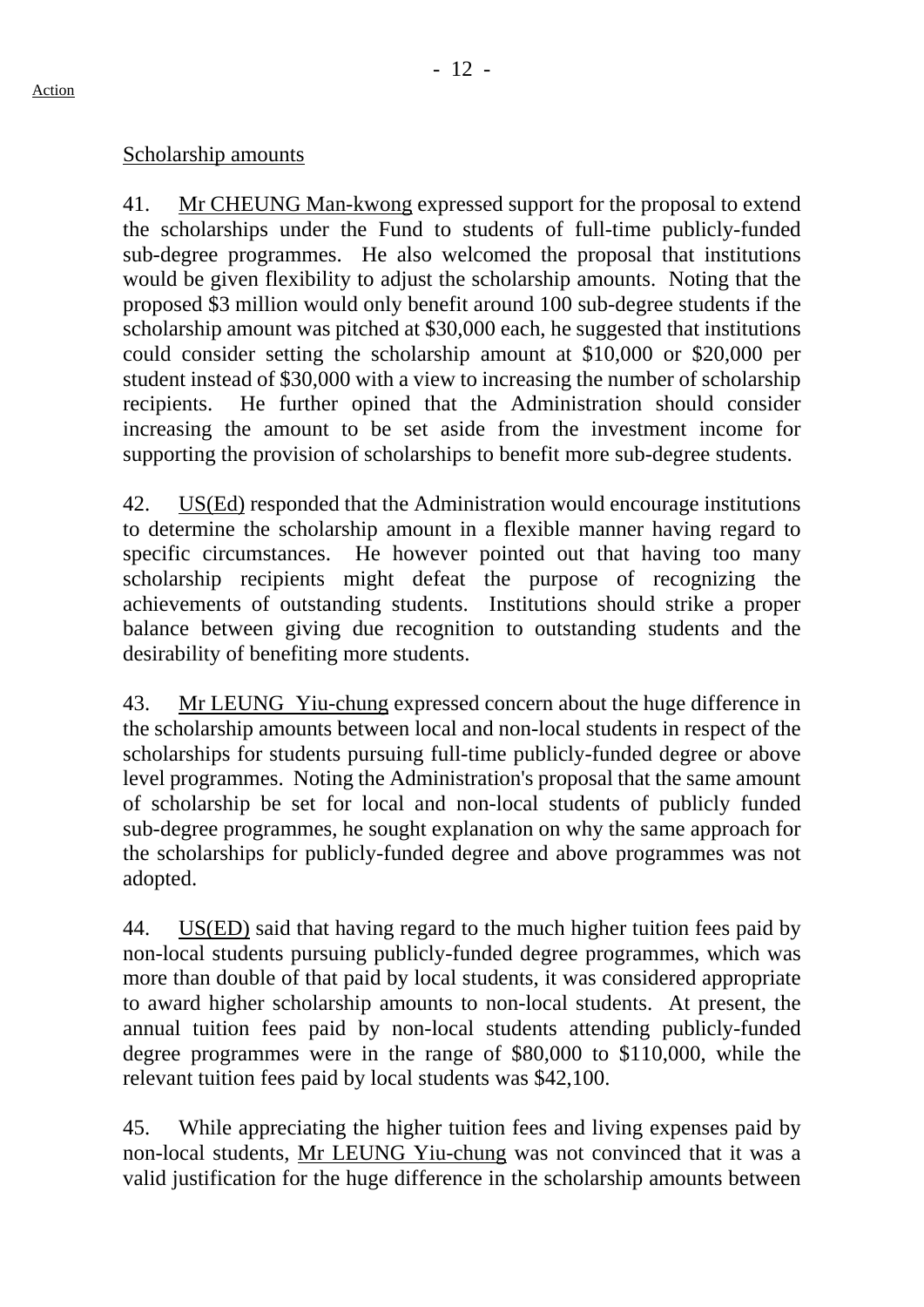local and non-local students. He pointed out that non-local students should be prepared to pay for these expenses before applying to study in Hong Kong. He was concerned that awarding much higher scholarship amount to non-local students would arouse dissatisfaction from local students.

46. US(Ed) said that the higher scholarship amount for non-local students would provide an incentive for them to pursue degree and above programmes in Hong Kong. As regards the scholarships for publicly-funded sub-degree programmes, he said that among the some 25 000 students pursuing public-funded sub-degree programmes in the 2010/11 academic year, there were only 71 non-local students. As the sub-degree sector was currently at its early stage in attracting non-local students, the Administration considered that the need for setting a higher scholarship amount for non-local students had not yet arisen. Hence, the Administration proposed that the same scholarship amount be set for local and non-local students for the 2011/12 academic year.

47. Mr LEUNG Yiu-chung considered that the Administration should have regard to the principle of fairness rather than the number of students in deciding the scholarship amounts. US(Ed) said that he would reflect Mr LEUNG's views to the Steering Committee for the Fund for consideration.

Ratio between local and non-local scholarship recipients

48. Mr CHEUNG Kwok-che asked whether the Administration would stipulate a fixed percentage for local and non-local recipients of scholarships. Given the rapid increase in non-local students, he was concerned that a majority of the scholarship recipients would be non-local students. He further opined that the Administration should provide scholarships to the large number of students pursing self-financing sub-degree programmes.

49. US(Ed) said that one of the objectives of the Fund was to attract outstanding non-local students to study in Hong Kong. Like local students, non-local students should be awarded for their outstanding academic performance. Under the Fund, participating institutions were allowed flexibility in awarding scholarships having regard to their specific circumstances and the merits of students. The Administration did not consider it appropriate to set a fixed ratio on the number of local and non-local scholarship recipients as it would restrict the freedom of institutions in awarding scholarships.

50. US(Ed) further said that Government scholarships were also available for students pursuing self-financing sub-degree programmes. The Administration had proposed the establishment of the Self-financing Post-secondary Education Fund to support self-financing post-secondary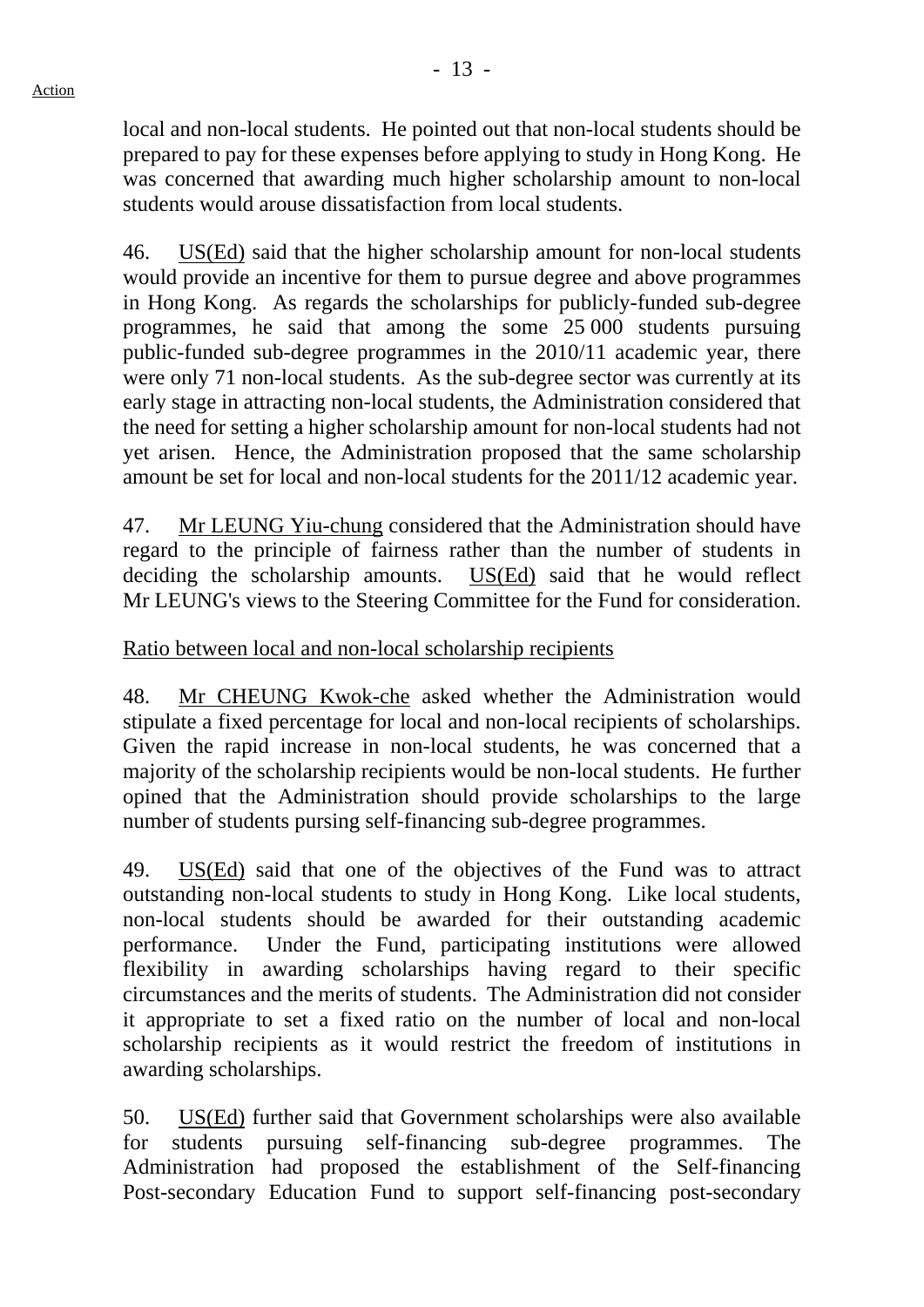institutions to enhance the quality of teaching and learning and award scholarships to outstanding students pursuing full-time locally-accredited self-financing sub-degree or bachelor degree programmes through the Self-financing Post-secondary Scholarship Scheme. The Administration would submit the funding proposal to FC on 13 May 2011.

# Distribution of money among participating institutions

51. Mr Andrew LEUNG declared that he was the Chairman of Vocational Training Council ("VTC"). While indicating support for the proposal to extend the scholarships under the Fund to students of full-time publicly-funded sub-degree programmes, he stressed the importance for the Administration to put in place a mechanism to ensure equitable distribution of money among participating institutions.

52. US(Ed) explained that a sum of money to be funded by the investment income would be allocated every year to the participating institutions offering full-time publicly-funded sub-degree programmes on a pro rata basis in accordance with the actual enrolment of such programmes in the previous academic year. The participating institutions would distribute scholarships to outstanding students having regard to the selection criteria. US(Ed) further said that as VTC had a large enrolment of students pursuing publicly-funded sub-degree programmes, it would be allocated a large share of the provision for the scholarships.

# Management of the investment income

53. Noting that the award of scholarships was to be funded by investment income generated from the Fund, Prof Patrick LAU enquired about the amount of disbursements such as investment manager fees to be deducted from the investment income. He was concerned whether the 4% to 5% investment income was sufficient to meet these expenses and sustain the award of scholarships to publicly-funded sub-degree students on an ongoing basis.

54. US(Ed) said that the Administration would take reference from the administration of other Government funds such as the Quality Education Fund, and monitor the fees charged by investment managers to ensure cost-effectiveness of the investment. The Investment Committee under the Fund met regularly with the Treasury to discuss investment strategies and monitor the investment of the Fund. Investment managers were selected through tendering, and consideration would be given to their track records in the selection process. He added that the current fees charged by investment managers were in the range of 50 to 70 basis points per annum.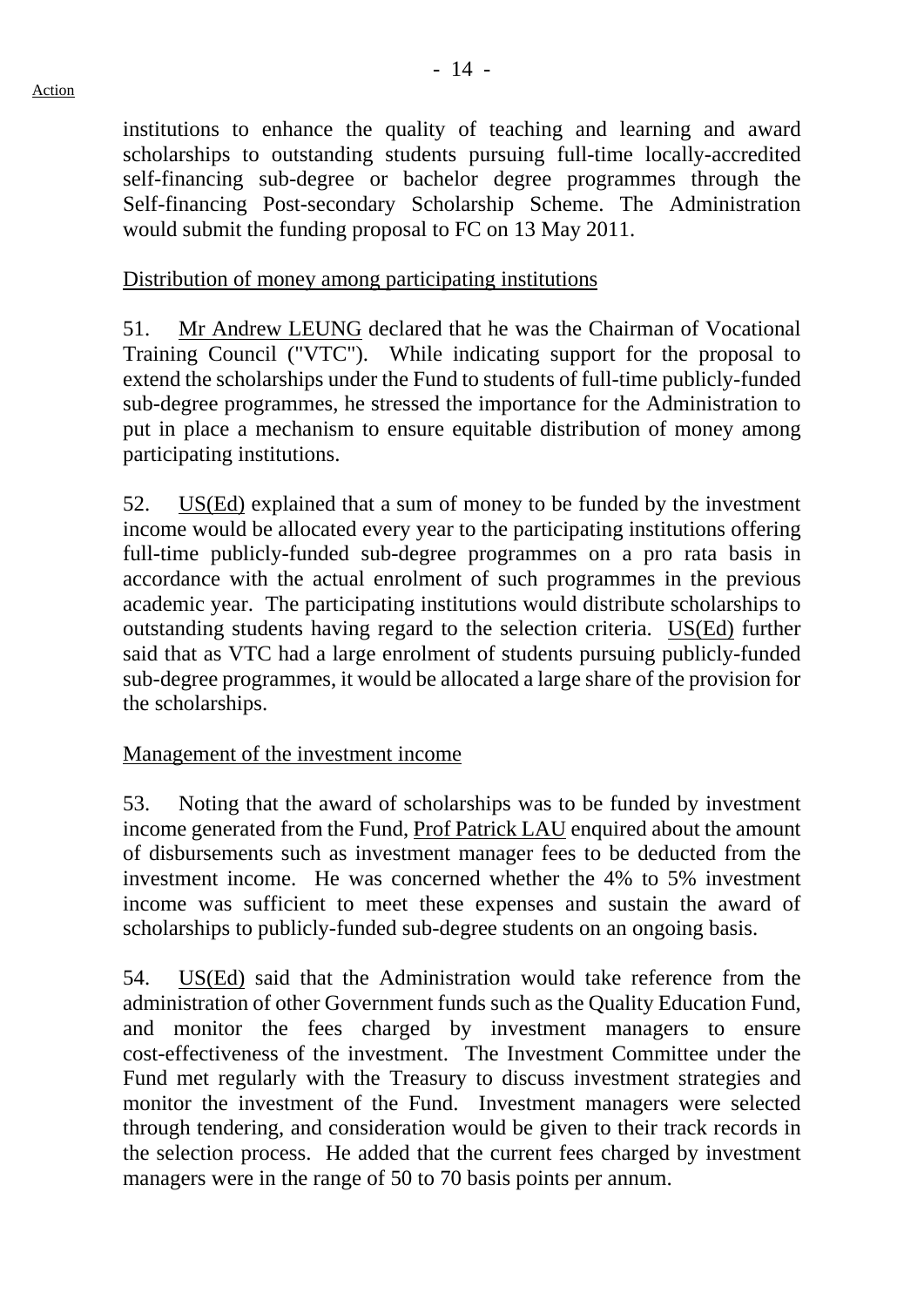55. Prof Patrick LAU sought clarification on whether students awarded with scholarships under the Fund were allowed to receive other scholarships. US(Ed) replied in the affirmative, adding that individual institutions would follow their established mechanism in awarding different scholarships.

Retaining talented non-local students in Hong Kong

56. Ms Audrey EU sought the following information concerning non-local scholarship recipients: a breakdown of their places of origin, the percentage of non-local recipients of scholarships settling down for employment in Hong Kong after graduation and measures to retain them in Hong Kong after their studies.

57. US(Ed) said that about 90% of non-local students pursuing higher education in Hong Kong were from the Mainland. In recent years, institutions had been striving to attract students from other places such as South East Asia. The Secretary for Education had recently visited Vietnam and Brunei to promote Hong Kong as a regional education hub and its new academic structure. US(Ed) agreed to provide the information sought by Ms Audrey EU. The Chairman requested the Administration to provide the requisite information before submitting the financial proposal to FC.

58. The Chairman agreed that it was important to attract outstanding non-local students to study and work in Hong Kong to facilitate Hong Kong's development as a regional education hub. She requested the Administration to also provide information on award of scholarships to non-local students by the governments of Singapore and Australia.

59. Noting the significant increase in the number of non-local recipients of scholarships under the Fund over the past few years, Miss Tanya CHAN shared the view on the importance of retaining these outstanding non-local students to work in Hong Kong after graduation. She enquired whether the Administration had conducted any tracking survey to ascertain the number of non-local students who had returned to Hong Kong to work after completing further studies in other places. She also expressed the view that the scholarships should be offered to students from different places and not only those from the Mainland.

60. US(Ed) said that the Administration had not carried out the tracking survey mentioned by Miss Tanya CHAN. He gathered from his exchanges with non-local students that they would consider different options after completing their studies in Hong Kong such as taking further studies in other

Admin

Admin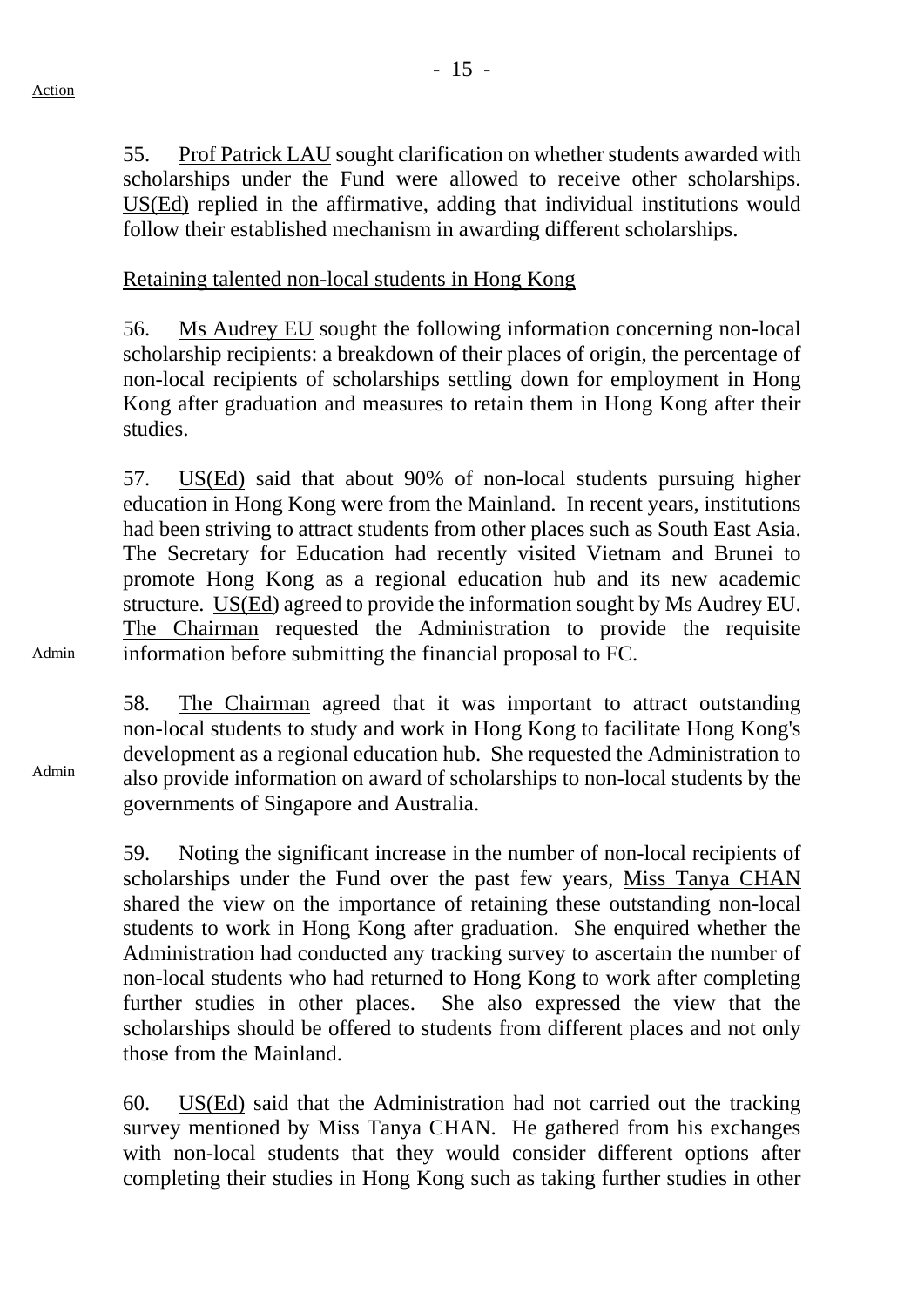countries or returning to the Mainland. He further said that as the majority of non-local students studying publicly-funded degree or above programmes in Hong Kong were from the Mainland, it was not surprising that most of the non-local scholarship recipients were Mainland students. Nomination of scholarship recipients was a matter for individual institutions. In his view, the increase in the number of non-local scholarship recipients could act as an impetus for local students to work harder.

61. Concluding the discussions, the Chairman said that the Panel supported the submission of the funding proposal to FC for consideration on 17 June 2011.

# **VI. Mainland Experience Scheme for Post-secondary Students**  [LC Paper Nos. CB(2)1657/10-11(05) and FS20/10-11]

62. Members noted the fact sheet entitled "Mainland Experience Scheme for Post-secondary Students" prepared by the Research Division of the LegCo Secretariat (LC Paper No. FS20/10-11).

63. The Chairman drew members' attention to Rule 83A of the Rules of Procedure concerning personal pecuniary interest to be disclosed which provided that, in the Council or in any committee or subcommittee, a Member should not move any motion or amendment relating to a matter in which he had a pecuniary interest, whether direct or indirect, or speak on any such matter, except where he disclosed the nature of that interest. She reminded members to declare interests in the matter under discussion, if any.

# Briefing by the Administration

64. US(Ed) briefed members on the proposal to launch a pilot Mainland Experience Scheme for Post-Secondary Students ("the Scheme") as detailed in the Administration's paper (LC Paper No. CB(2)1657/10-11(05)).

Funding mechanism and duration of the Scheme

65. Noting that the grants would be disbursed to eligible institutions on a dollar-for-dollar matching basis, Mr CHEUNG Man-kwong said that the Administration should consider providing the grants without the need for matching.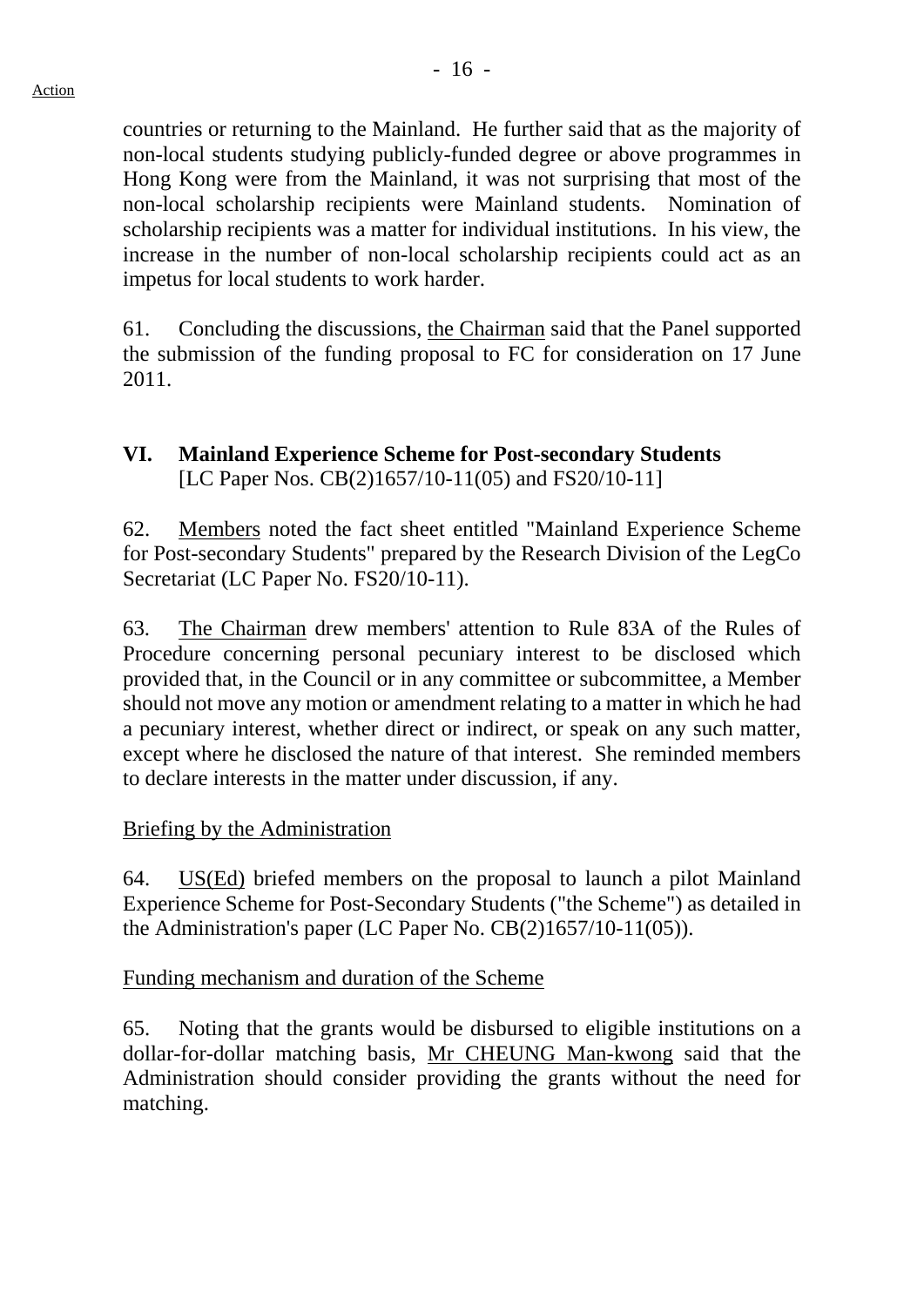66. US(Ed) responded that the mechanism of providing grants to the University Grants Committee ("UGC")-funded institutions on a matching basis had been operating well. The purpose of providing matching grants was to encourage institutions to explore different sources of funding for their development.

67. Mr LEE Cheuk-yan said that matching grants would work to the advantage of the large and more prominent institutions which could raise more donations.

68. In response to Mr CHEUNG Kwok-che's enquiry on the duration of the Scheme, US(Ed) said that institutions could apply for the grants and raise matched funds during a five-year period, tentatively from 1 July 2011 to 30 June 2016. The grants would be disbursed on a dollar-for-dollar matching basis in respect of private donations up to the grant ceiling of the respective institutions. Institutions might use the matched funds for operating programmes under the Scheme for a period of up to eight years, i.e. up to 30 June 2019.

69. Ms Audrey EU said that it was rather uncommon for schemes of similar nature to operate for eight years and enquired about the reasons for the long duration of the Scheme.

70. US(Ed) responded that smaller institutions had indicated that they would need more time to raise funds and the duration of the Scheme was set having regard to their views. He further explained that the grants would be disbursed on a 1:1 matching ratio during the first five years of the Scheme. If, by the end of the five-year period, there remained funding under the grant ceiling which had not yet been matched by the institutions, such funds would be opened up for applications by all institutions on a first-come-first-served basis and \$1 for \$2 matching basis (i.e. \$1 Government grant for every \$2 raised through donation). The Administration considered it reasonable to adjust the matching ratio when the funds raised by institutions had reached a certain level.

# Target participants and coverage of the Scheme

71. Mr CHEUNG Man-kwong considered it not necessary to include non-local students in the Scheme. He pointed out that non-local students comprised mainly Mainland students who were already very familiar with the social, economic and cultural landscape of the Mainland. Mainland students would not regard themselves being treated unfairly if they were excluded from the Scheme as they did not have such a need. He stressed that the Scheme,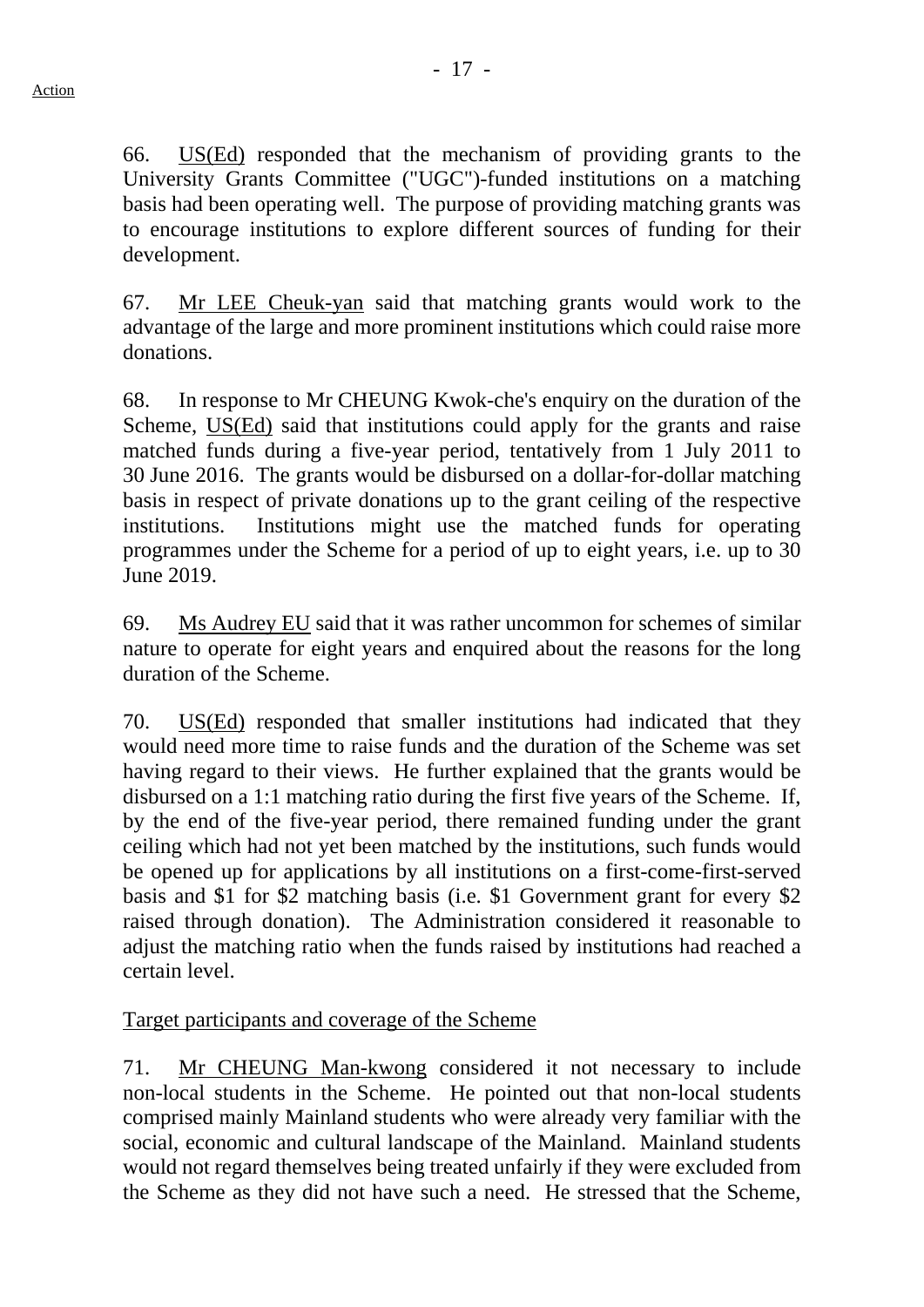which was financed by public funds, should target at local students who lacked Mainland experience. He was of the view that the Scheme should be confined to local students.

72. US(Ed) responded that while both local and non-local students were eligible for the Scheme, the foremost objective was to provide opportunities for students to gain Mainland experience and institutions were encouraged to give priority to students with no or minimal Mainland experience. At present, around 13% to 14% of the total number of post-secondary students were non-local students. While the majority of non-local students were from the Mainland, some were from other places such as South East Asia. Some institutions had suggested that non-local students should also be included in the Scheme as it was common for non-local students to work in the Mainland upon completion of their studies and the experience they gained in the Mainland would be useful for their future development. Gaining experience outside the university setting was important for students' learning and non-local students should not be deprived of such an opportunity.

73. Mr CHEUNG Kwok-che shared Mr CHEUNG Man-kwong's view that the objective of the Scheme should be to enhance local students' understanding of the Mainland and its coverage should be restricted to local students. Mr CHEUNG Kwok-che enquired whether there were any requirements on the programmes to be operated under the Scheme, such as duration and scope. He opined that in order for the Scheme to serve its objective, the duration of the programmes should not be too short. He considered it important for the Administration to provide guidelines to institutions on the programmes such as the grant limit per day to ensure public accountability on the use of the grants.

74. US(Ed) responded that as it was a pilot scheme, the Administration would discuss the scope and contents of the programmes with the institutions and set guidelines for them to ensure that the programmes would serve the objective of the Scheme.

75. Ms Audrey EU opined that there was a lack of details in the Administration's paper on the scope and contents of the programmes to be organized under the Scheme. She considered it necessary for the Administration to clarify the objective of the Scheme and provide specific details on the scope and contents of the programmes. Ms EU was of strong view that the coverage of the Scheme should not be restricted to programmes in the Mainland but should be extended to other places. Students should be given the option to attend learning programmes held in other places in accordance with the needs of their disciplines of studies.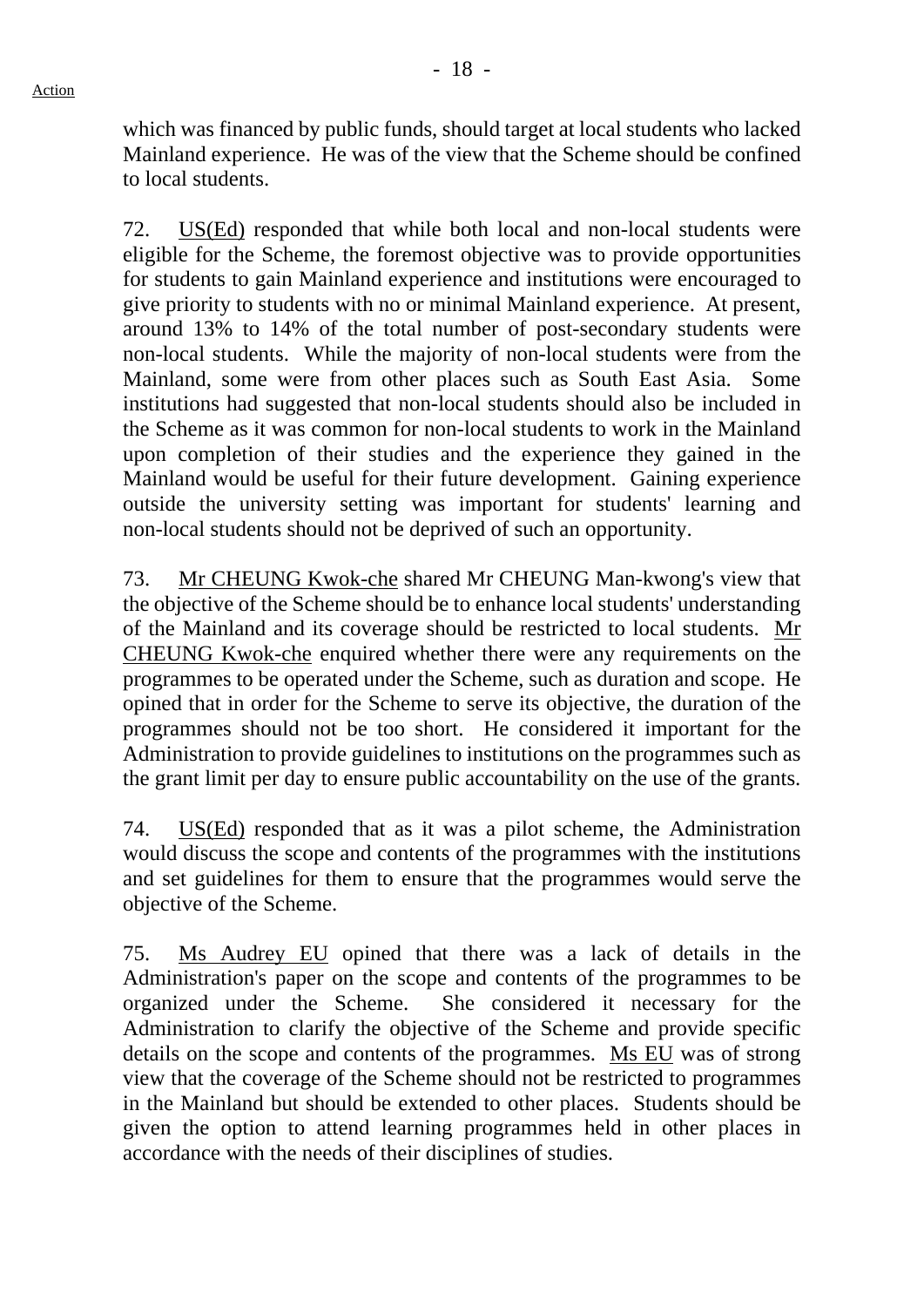76. While agreeing that local students should know more about their country, Ms Cyd HO shared Ms Audrey EU's view that students should be given the choice to attend learning programmes held in other places. Pointing out that local students were always criticized for lacking international horizons, she opined that the Administration should consider increasing the grants to cover programmes conducted in other countries with a view to broadening the horizons of students.

77. Ms Cyd HO further said that she objected in principle to the funding proposal because students could not choose to attend learning programmes held in other places and non-local students were covered under the Scheme. As Mainland students already had adequate Mainland experience, she considered it unnecessary for the Administration to subsidize them in this regard. She queried the need for the Administration to extend the subsidy provided under the Scheme to non-local students.

78. US(Ed) said that as explained by the Financial Secretary in his Budget Speech, the objective of the Scheme was to enable students to learn more about the Mainland. Hence, the Scheme covered only programmes in the Mainland. The Administration would request the institutions to give priority to students who had no or minimal Mainland experience, and the institutions were expected to exercise their judgement to offer the programmes to suitable students.

79. Prof Patrick LAU said that the Administration could make reference to the short term learning programmes organized by the post-secondary institutions. He elaborated that the Faculty of Architecture of The University of Hong Kong ("HKU") organized many short-term programmes to enable students to gain experience in different places of the world. Many of these were exchange programmes with overseas universities and for some of the programmes, students were required to top up the expenses. In his view, programmes under the Scheme should be organized by the institutions to ensure that they were well structured and students could genuinely benefit from them, and students should not be allowed to make their own arrangements for the learning programmes. He shared the view that consideration could be given to extending the Scheme to cover learning programmes held in other countries in addition to the Mainland.

80. Dr Priscilla LEUNG said that the School of Law of the City University of Hong Kong ("CityU") also organized many exchange programmes. For those held in the Mainland, the participants included local students as well as students from the Mainland and other countries. While Mainland students might be familiar with some of the cities in the Mainland, the Government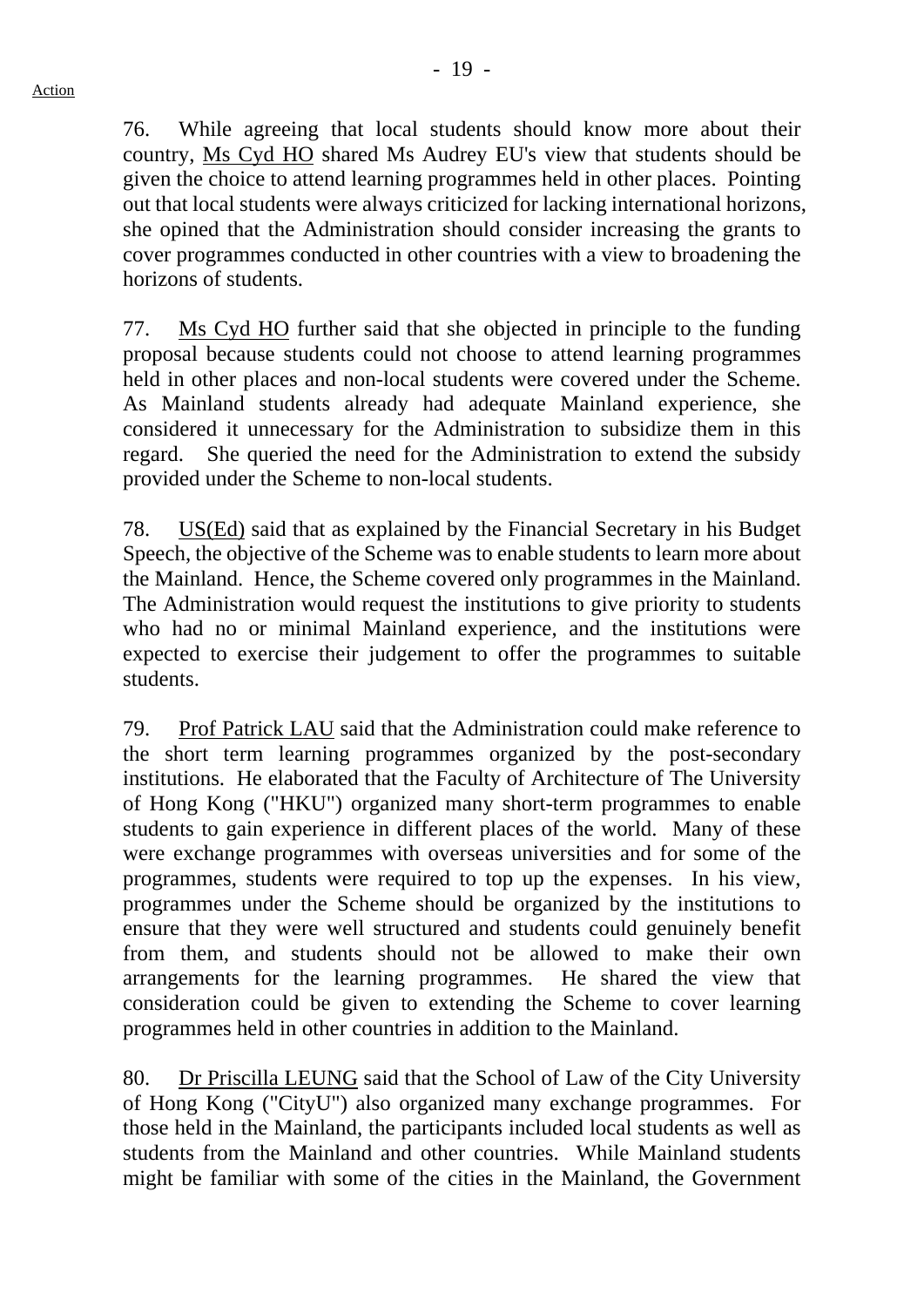units they visited during the programmes were new experience for them. In her view, it was the design of the programmes rather than the target participants that mattered. She considered that the Scheme should be open to both local and non-local students.

81. Dr Priscilla LEUNG expressed support for the funding proposal and suggested that consideration should be given to making the Scheme an ongoing initiative so that more students could benefit from it. The Administration should also consider providing additional funding for setting up another scheme to subsidise post-secondary students' participation in learning programmes in other countries.

82. The Chairman echoed Dr Priscilla LEUNG's view and said that there was no conflict between the Scheme and launching another one for learning programmes in other places.

83. US(Ed) clarified that under the scheme, students could only participate in the programmes organized or arranged by the institutions. The institutions would draw up suitable programmes by making reference to their past experience and the guidelines provided by the Administration. He added that the Administration would consider whether the pilot scheme should be made an ongoing initiative in the light of its effectiveness.

84. Mr TAM Yiu-chung said that the Administration's paper did not contain sufficient information on the objective of the Scheme and the nature of the programmes covered under the Scheme. To facilitate members' consideration of the proposal, the Administration should provide information on the exchange and internship programmes currently organized by post-secondary institutions and elaborate on the reasons why the Scheme targeted at learning programmes in the Mainland. To his knowledge, the institutions had organized many short-term internship programmes for students in Mainland enterprises. Given the close connection between Hong Kong and the Mainland and the employment opportunities in the Mainland, gaining exposure to the management and operation of Mainland enterprises would be beneficial to the career development of post-secondary students. In his view, it would be a discrimination against Mainland students if they were not allowed to participate in the Scheme.

85. Mr LEE Cheuk-yan opined that the Scheme was a top-down initiative aimed at serving the political objective of enhancing integration with the Mainland rather than for educational purpose. In his view, if the Scheme was for educational purpose, the institutions should be given a freehand in deciding the places where the learning programmes were held to cater to the needs of students of different disciplines.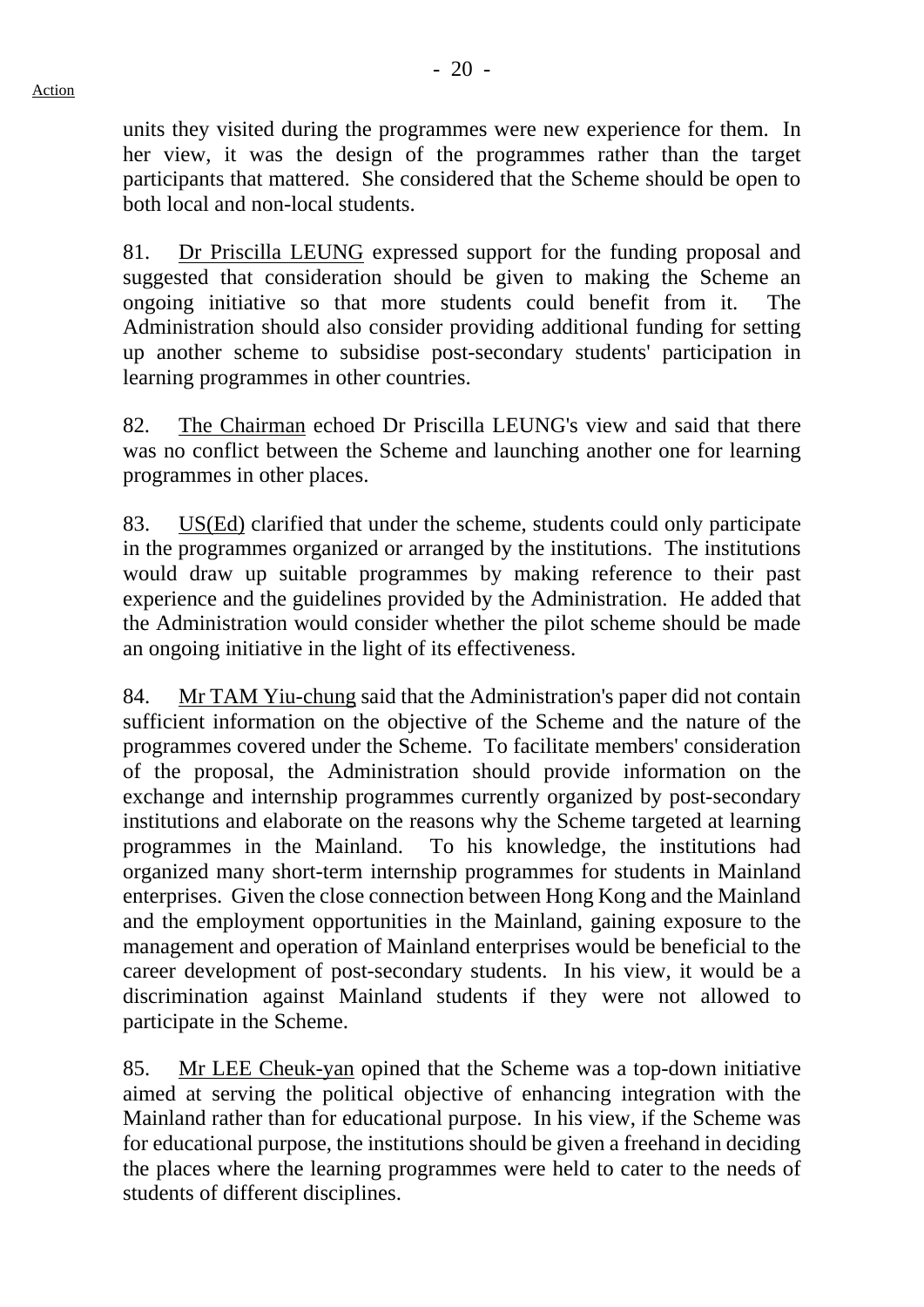(At the request of the Chairman, Ms Cyd HO, the Deputy Chairman, took the chair at this juncture.)

86. US(Ed) said that the Financial Secretary had stated in his Budget Speech that the purpose of the Scheme was to encourage young people to see for themselves and learn more about the latest development of the Mainland which was a substantive educational objective. It was also the Administration's policy objective to strengthen integration between Hong Kong and the Mainland. As many post-secondary students intended to pursue a career in the Mainland in future, it would be beneficial to provide them with more opportunities to learn about the developments in the Mainland.

87. Ms Audrey EU clarified that when she said that students should be given the option, she did not mean that individual students were free to go anywhere they liked. What she meant was that as there were different requirements for different disciplines, institutions should be given the freedom to organize learning programmes in places relevant to the needs of students. She did not agree that the Scheme should be confined only to programmes held in the Mainland.

(The Chairman resumed the chairmanship as this juncture.)

88. Mr CHEUNG Man-kwong opined that from the educational perspective, it was not justifiable to restrict the coverage of the Scheme to learning programmes in the Mainland. The Scheme should cover programmes organized by institutions held in any places so long as the programmes could provide students with the knowledge and experience pertaining to their studies.

#### The funding proposal

89. The Chairman invited members' views on the submission of the funding proposal to FC in June 2011.

90. Ms Cyd HO said that she objected to the funding proposal unless the Administration agreed to extend the Scheme to cover learning programmes held in other places.

91. Mr CHEUNG Man-kwong objected to the submission of the funding proposal to FC. He said that he did not object to funding learning programmes in the Mainland. Rather, his view was that there should not be any restriction on places and institutions should be allowed to decide where the learning programmes should be conducted. Should there be no restriction on places, he agreed that the Scheme could be open to both local and non-local students.